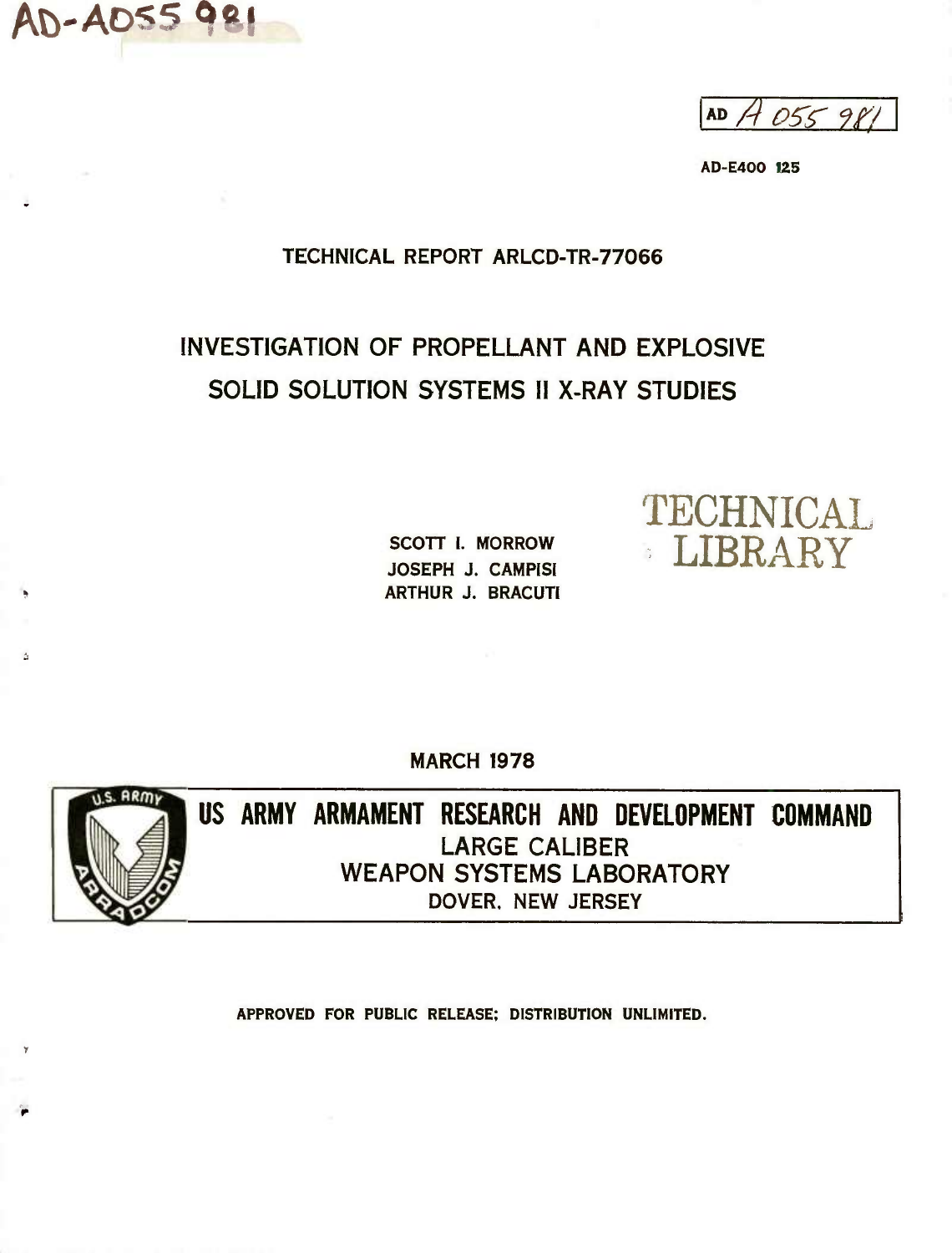**The findings in this report are not to be construed as an official Department of the Army position.**

 $\Box H$ 

 $\begin{array}{lllllllllllllll} \hline 0 & 1 & 0 & 0 & 0 & 0 \\ \hline 0 & 0 & 0 & 0 & 0 & 0 \\ \hline \end{array}$ 

### **DISPOSITION**

**Destroy this report when no longer needed. Do not return to the originator.**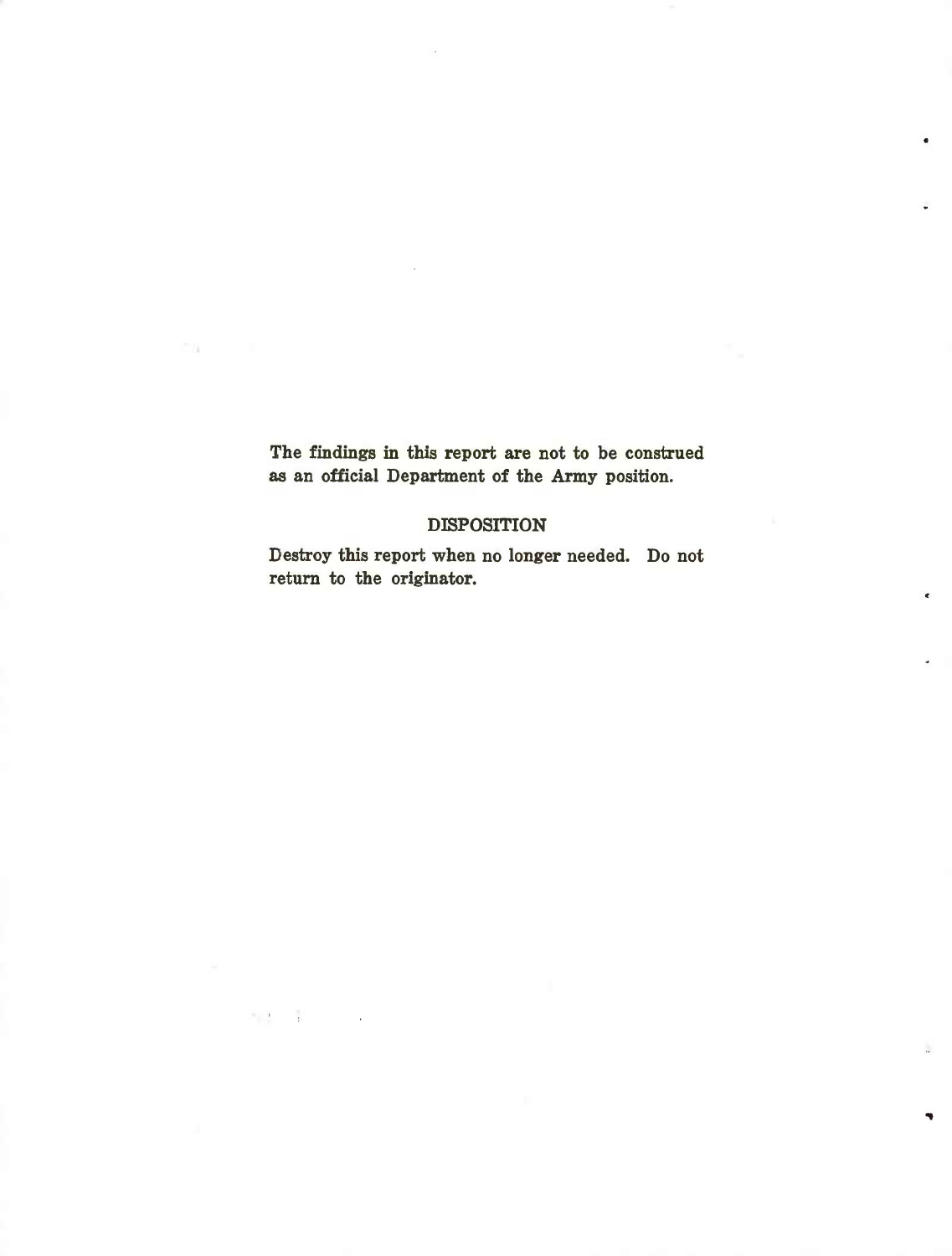UNCLASSIFIED **SECURITY CLASSIFICATION OF THIS PAGE (Wien** *Data Bnlared)*

| <b>REPORT DOCUMENTATION PAGE</b>                                                                                                                                                                                                                                                                                                                                                                                                                                                                  | READ INSTRUCTIONS<br>BEFORE COMPLETING FORM                    |
|---------------------------------------------------------------------------------------------------------------------------------------------------------------------------------------------------------------------------------------------------------------------------------------------------------------------------------------------------------------------------------------------------------------------------------------------------------------------------------------------------|----------------------------------------------------------------|
| 1. REPORT NUMBER                                                                                                                                                                                                                                                                                                                                                                                                                                                                                  | 2. GOVT ACCESSION NO. 3. RECIPIENT'S CATALOG NUMBER            |
| Technical Report ARLCD-TR-77066                                                                                                                                                                                                                                                                                                                                                                                                                                                                   |                                                                |
| 4. TITLE (end Subtitle)                                                                                                                                                                                                                                                                                                                                                                                                                                                                           | S. TYPE OF REPORT & PERIOD COVERED                             |
| INVESTIGATION OF PROPELLANT AND EXPLOSIVE                                                                                                                                                                                                                                                                                                                                                                                                                                                         |                                                                |
| SOLID SOLUTION SYSTEMS II X-RAY STUDIES                                                                                                                                                                                                                                                                                                                                                                                                                                                           |                                                                |
|                                                                                                                                                                                                                                                                                                                                                                                                                                                                                                   | 6. PERFORMING ORG. REPORT NUMBER                               |
|                                                                                                                                                                                                                                                                                                                                                                                                                                                                                                   |                                                                |
| 7. AUTHOR(s)                                                                                                                                                                                                                                                                                                                                                                                                                                                                                      | 8. CONTRACT OR GRANT NUMBER(=)                                 |
| Scott L. Morrow                                                                                                                                                                                                                                                                                                                                                                                                                                                                                   | AMCMS Code 501A.11.84400                                       |
| Joseph J. Campisi                                                                                                                                                                                                                                                                                                                                                                                                                                                                                 | DA Proj No. 1T061101A91A                                       |
| Arthur J. Bracuti<br>9. PERFORMING ORGANIZATION NAME AND ADDRESS                                                                                                                                                                                                                                                                                                                                                                                                                                  | 10. PROGRAM ELEMENT, PROJECT, TASK<br>AREA & WORK UNIT NUMBERS |
|                                                                                                                                                                                                                                                                                                                                                                                                                                                                                                   |                                                                |
| Feltman Research Laboratory<br><b>Picatinny Arsenal</b>                                                                                                                                                                                                                                                                                                                                                                                                                                           |                                                                |
| Dover, NJ 07801                                                                                                                                                                                                                                                                                                                                                                                                                                                                                   |                                                                |
| 11. CONTROLLING OFFICE NAME AND ADDRESS                                                                                                                                                                                                                                                                                                                                                                                                                                                           | 12. REPORT DATE                                                |
| ARRADCOM                                                                                                                                                                                                                                                                                                                                                                                                                                                                                          | March 1978                                                     |
| ATTN: DRDAR-TSS                                                                                                                                                                                                                                                                                                                                                                                                                                                                                   | 13. NUMBER OF PAGES                                            |
| DOVET, NJ 07801<br>14. MONITORING AGENCY NAME & ADDRESS(If different from Controlling Office)                                                                                                                                                                                                                                                                                                                                                                                                     | 36                                                             |
|                                                                                                                                                                                                                                                                                                                                                                                                                                                                                                   | 15. SECURITY CLASS. (of this report)                           |
| ARRADCOM                                                                                                                                                                                                                                                                                                                                                                                                                                                                                          | Unclassified                                                   |
| ATTN: DRDAR-LCE                                                                                                                                                                                                                                                                                                                                                                                                                                                                                   |                                                                |
| Dover, NJ 07801                                                                                                                                                                                                                                                                                                                                                                                                                                                                                   | 156, DECLASSIFICATION/DOWNGRADING<br>SCHEDULE                  |
| Approved for public release, distribution unlimited.<br>17. DISTRIBUTION STATEMENT (of the abstract antered in Block 20, if different from Report)                                                                                                                                                                                                                                                                                                                                                |                                                                |
| 18. SUPPLEMENTARY NOTES                                                                                                                                                                                                                                                                                                                                                                                                                                                                           |                                                                |
|                                                                                                                                                                                                                                                                                                                                                                                                                                                                                                   |                                                                |
| 19. KEY WORDS (Continue on reverse sids if necsessry and identify by block number)                                                                                                                                                                                                                                                                                                                                                                                                                |                                                                |
| Ammonium Perchlorate (AP)                                                                                                                                                                                                                                                                                                                                                                                                                                                                         | Addition Compound 3KN.AN                                       |
| Oxidizer solid solutions<br>Potassium Perchlorate (KP)                                                                                                                                                                                                                                                                                                                                                                                                                                            |                                                                |
| Isomorphism<br>Ammonium Nitrate (AN)                                                                                                                                                                                                                                                                                                                                                                                                                                                              |                                                                |
| Potassium Nitrate (KN)                                                                                                                                                                                                                                                                                                                                                                                                                                                                            |                                                                |
| 20. ABSTRACT (Continue on reverse side if necessary and identify by block number)                                                                                                                                                                                                                                                                                                                                                                                                                 |                                                                |
| Debye Scherrer and diffractometer powder techniques were used to character-<br>ize isomorphous oxidizer solid solutions. Those involved were: AP-KP, AN-AP,<br>AN-3KN.AN, KN-3KN.AN, and AN-KP. In most cases we showed that the x-ray<br>powder patterns were different from physical mixtures with the same relative<br>amounts of constituents. Observations were made on the shift of major diffraction<br>lines with introduction of an isomorphous oxidizer component into another oxidizer |                                                                |
|                                                                                                                                                                                                                                                                                                                                                                                                                                                                                                   |                                                                |

**SECURITY CLASSIFICATION OF THIS PAGE flfl^n** *Data Entarad)*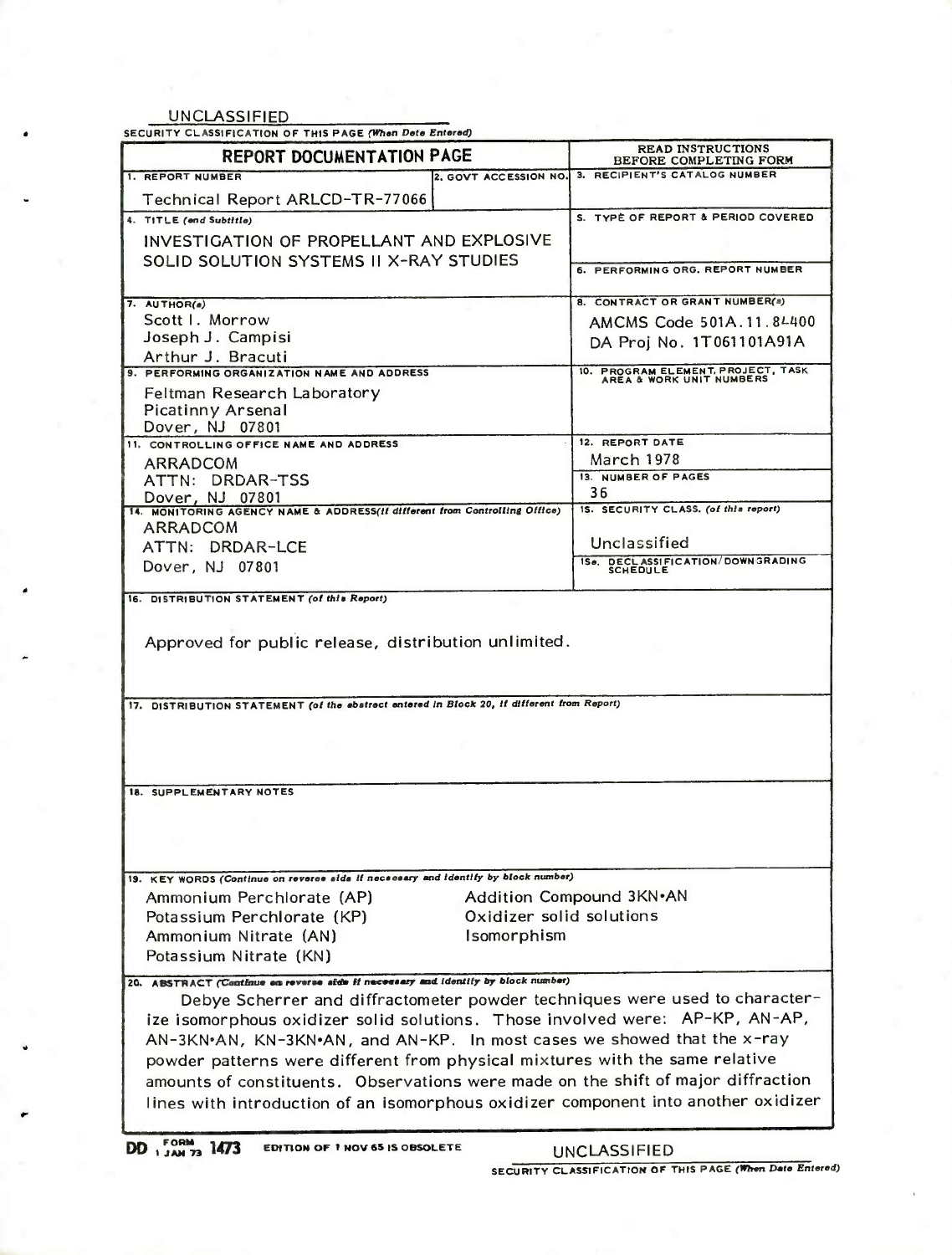SECURITY CLASSIFICATION OF THIS PAGE(When Data Entered)

### 20. ABSTRACT (Continued)

host crystal. The x-ray powder patterns helped to illustrate the unique nature of the solid solutions involved. Some theoretical speculation was made on the possibility of the existence of superstructure in such materials, particularly the AP-KP solid solutions.

### **UNCLASSIFIED**

SECURITY CLASSIFICATION OF THIS PAGE(When Data Entered)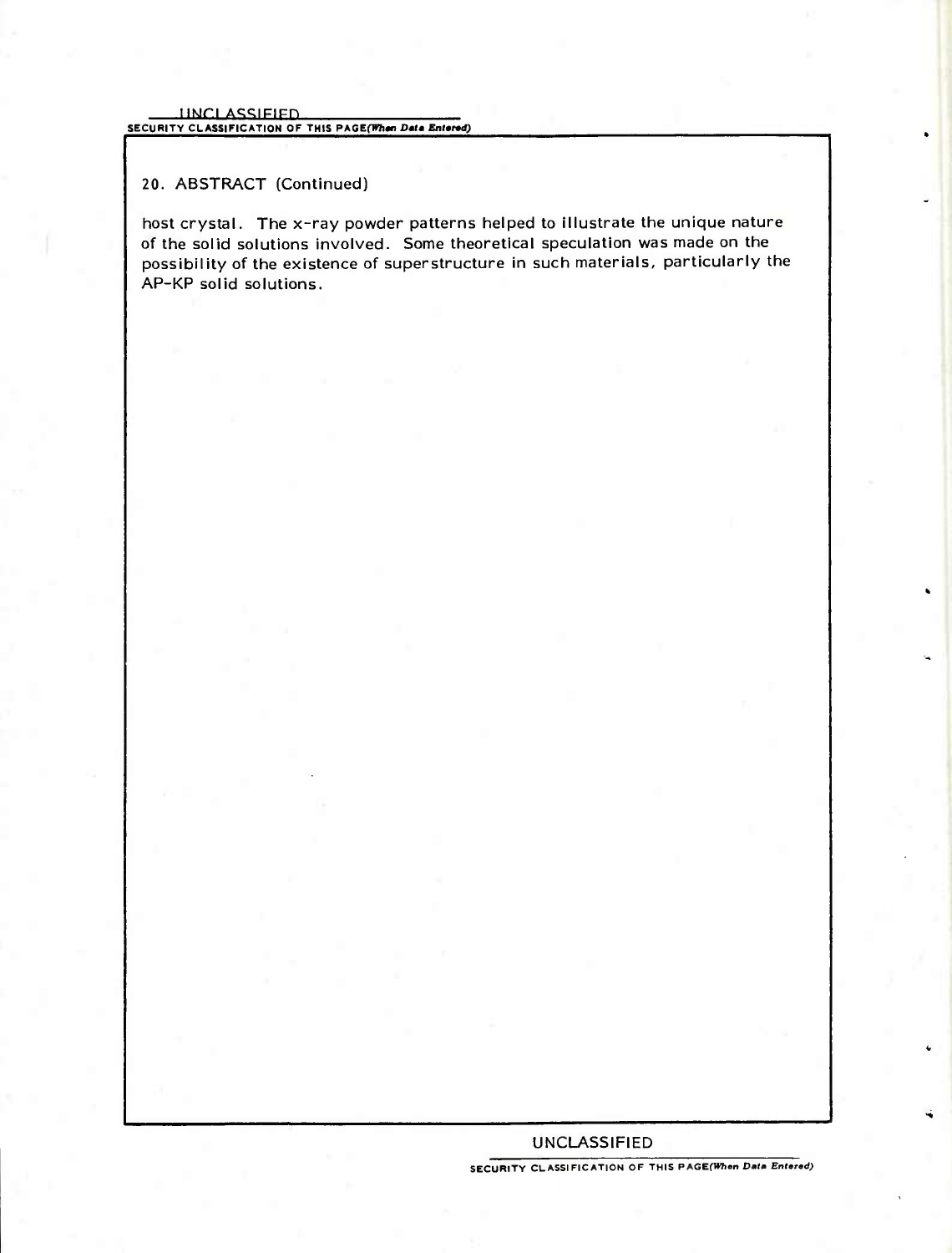# **TABLE OF CONTENTS**

|                                             |                                                                                                                                                                                                             | Page No.              |
|---------------------------------------------|-------------------------------------------------------------------------------------------------------------------------------------------------------------------------------------------------------------|-----------------------|
| Introduction                                |                                                                                                                                                                                                             | 1                     |
| <b>Results and Discussion</b>               |                                                                                                                                                                                                             | 2                     |
| Order vs Disorder<br><b>Solid Solutions</b> | Ammonium Perchlorate (AP)-Potassium Perchlorate (KP)<br>Ammonium Nitrate (AN)-Ammonium Perchlorate (AP)<br>Ammonium Nitrate (AN)-Potassium Nitrate (PN)<br>Ammonium Nitrate (AN)-Potassium Perchlorate (KP) | 2<br>4<br>4<br>5<br>6 |
| Conclusions                                 |                                                                                                                                                                                                             | 6                     |
| References                                  |                                                                                                                                                                                                             | 27                    |
| Distribution List                           |                                                                                                                                                                                                             | 29                    |
| <b>Tables</b>                               |                                                                                                                                                                                                             |                       |
| 1<br>physical mixtures                      | X-ray diffraction data of AP, KP, and their                                                                                                                                                                 | 7                     |
| $\overline{2}$<br>solid solutions           | X-ray diffraction data of AP, KP, and their                                                                                                                                                                 | 8                     |
| 3<br>mixtures and solid solutions           | Interplanar spacings and x-ray diffraction<br>intensities of AP, KP and their physical                                                                                                                      | 9                     |
| 4<br>3 AN, KP physical mixture              | X-ray data of 3 AN: KP solid solution and                                                                                                                                                                   | 10                    |
| Figures                                     |                                                                                                                                                                                                             |                       |
| 1                                           | Representative unit cell of Compound AB<br>(simple cubic CsC1 structure type)                                                                                                                               | 11                    |
| $\mathbf{2}$                                | Representative unit cell of disordered $A_{1-x}C_xB$<br>solid solution (simple cubic CsC1 structure type)                                                                                                   | 12                    |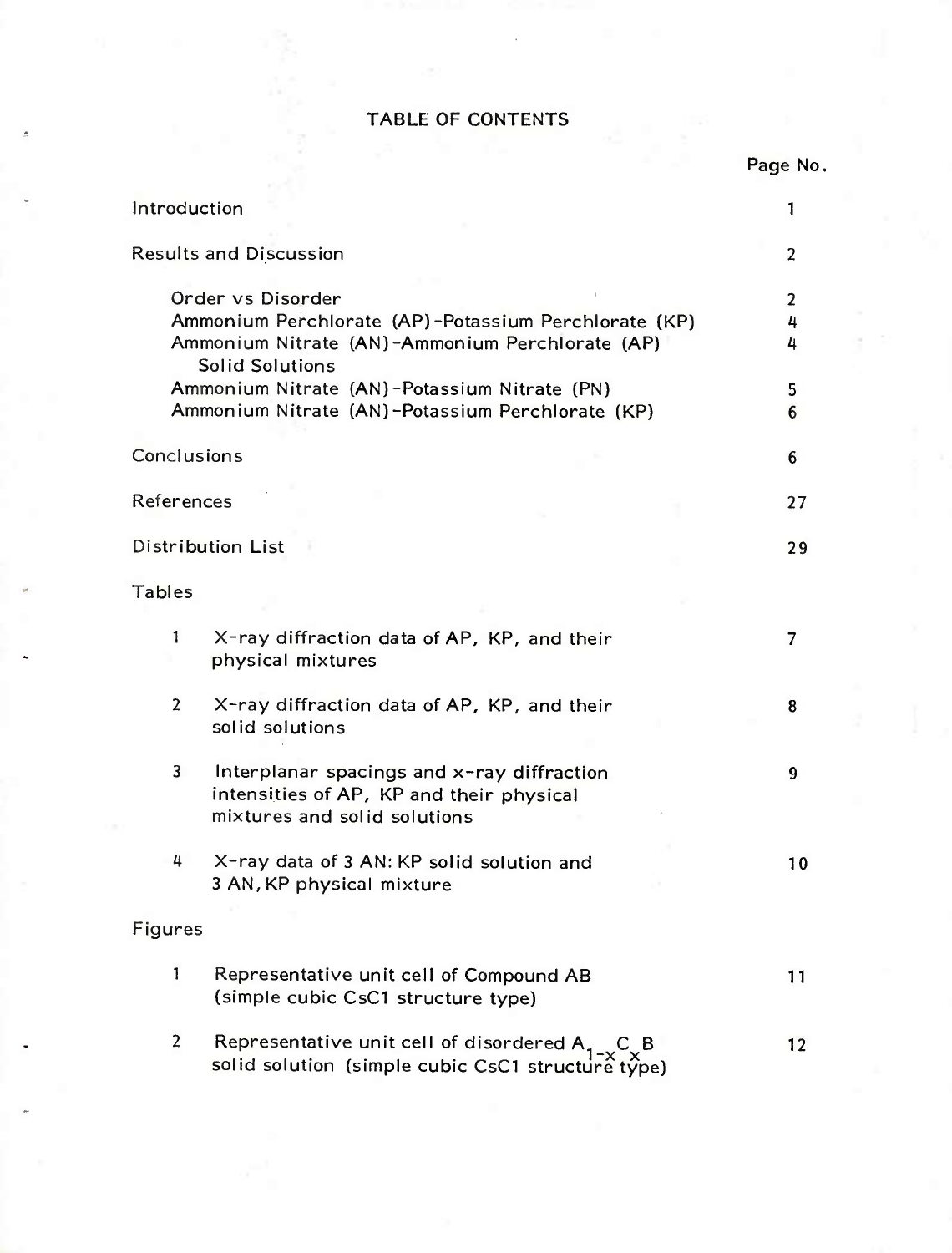| $\overline{\mathbf{3}}$ | Representative unit cell of Compound AB<br>(face-centered cubic NaC1 structure type)                                                                                                                         | 13 |
|-------------------------|--------------------------------------------------------------------------------------------------------------------------------------------------------------------------------------------------------------|----|
| 4                       | Representative unit cell of ordered solid solution<br>$AC3Bn$ (simple cubic superstructure)                                                                                                                  | 14 |
| 5                       | Representative unit cell of ordered solid solution<br>$\mathsf{A}_{\mathsf{q}}\mathsf{CB}_{\mu_\flat}$ (simple cubic superstructure)                                                                         | 15 |
| 6                       | Comparison of x-ray powder patterns of AP, KP<br>and their physical mixtures and solid solutions                                                                                                             | 16 |
| 7                       | X-ray diffraction data for AN, AP, and a<br>series of their solid solutions                                                                                                                                  | 17 |
| 8                       | X-ray diffraction data for AP, AN, and a<br>series of their physical mixtures                                                                                                                                | 18 |
| 9                       | Comparison of x-ray patterns of corresponding<br>physical mixtures and solid solutions of AN and AP                                                                                                          | 19 |
| 10                      | X-ray diffraction patterns of AN, AP, and AP-<br>rich physical mixtures and solid solutions                                                                                                                  | 20 |
| 11                      | Change in d spacings and intensities of corresponding<br>x-ray reflections in AN, AP, and their solid solutions                                                                                              | 21 |
| 12                      | Comparison of relative intensities of the three strongest<br>x-ray diffraction lines of AN with those for the same d<br>spacing and a series of AN-AP solid solutions and<br>corresponding physical mixtures | 22 |
| 13                      | Comparison of relative intensities of the three strongest<br>x-ray diffraction lines of AP with those for the same d<br>spacing in a series of AN-AP solid solutions and<br>corresponding physical mixtures  | 23 |
| 14                      | X-ray pattern of 3KN.AN addition compound vs<br>components and corresponding physical mixture                                                                                                                | 24 |
| 15                      | X-ray diffraction patterns of AN, KN, and addition<br>compound 3KN.AN and their solid solutions                                                                                                              | 25 |
| 16                      | X-ray diffraction patterns of AN, KP, and solid<br>solutions and their physical mixtures                                                                                                                     | 26 |

 $\frac{1}{\sigma} \frac{1}{\sigma} \frac{1}{\sigma} \frac{1}{\sigma} \frac{1}{\sigma} \frac{1}{\sigma} \frac{1}{\sigma} \frac{1}{\sigma} \frac{1}{\sigma} \frac{1}{\sigma} \frac{1}{\sigma} \frac{1}{\sigma} \frac{1}{\sigma} \frac{1}{\sigma} \frac{1}{\sigma} \frac{1}{\sigma} \frac{1}{\sigma} \frac{1}{\sigma} \frac{1}{\sigma} \frac{1}{\sigma} \frac{1}{\sigma} \frac{1}{\sigma} \frac{1}{\sigma} \frac{1}{\sigma} \frac{1}{\sigma} \frac{1}{\sigma} \frac{1}{\sigma} \frac{1$ 

 $\overline{r}$ 

 $\omega$ 

 $\frac{1}{2}$  .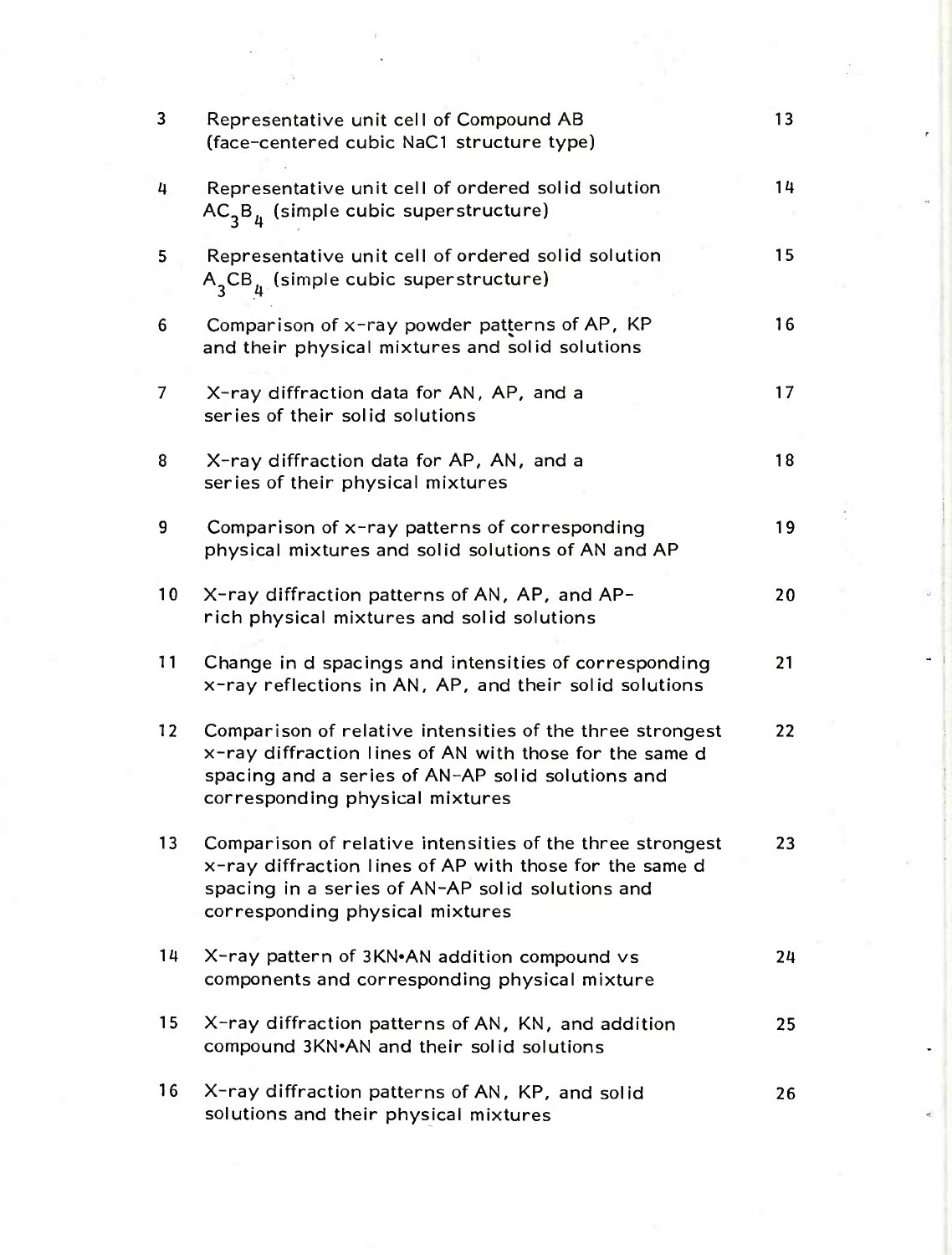### **INTRODUCTION**

The Feltman Research Laboratory had been conducting a long-term study of isomorphous oxidizer solid solutions or mixed crystals (refs. <sup>I</sup> and <sup>3</sup> through 6) . These crystals have potential applications in solid propellant rocket motors and gun propellant systems. The synthesis of these oxidizer solid solutions is described in reference 7.

One of the more interesting aspects about the characterization of the experimental solid solutions is their structures. In ammonium perchloratepotassium perchlorate (AP-KP) materials, both crystals are closely related isomorphously; at normal temperatures they are orthorhombic, but at higher temperatures they become cubic. According to Simanova and Shul'ts (ref. 8), when this salt pair is cocrystallized from water at  $25.0^{\circ}$ C, a continuous series of mixed crystals is formed over the whole composition range. However, it appears that little effort has been made to study these and other similar oxidizer solid solutions by direct methods.

It is particularly desirable to carry out x-ray diffraction studies of mixed crystals to determine their structure wholly or in part. AP-KP solid solutions (where no discontinuities in structure were to be expected over the whole compositional range at normal temperatures) required <sup>a</sup> precision lattice constant study. A precision technique was needed because of the relatively small difference in unit cell dimensions of AP and KP (ref. 9) .

It is not advantageous for most purposes to use single crystal x-ray techniques for microcrystalline products like ours because there is some uncertainty in using any single crystal to represent the aggregate. The preferred method is to pulverize the product and analyze it by the Debye Scherrer or diffractometer x-ray methods. (This is a less useful approach for determining structure than single crystal methods.) It is possible to make certain limited speculations about the changes in structure of one component upon the introduction of another into its crystal lattice based upon x-ray powder pattern data. Also, the use of powder methods is advisable in cases like ours where <sup>a</sup> complete structure determination is not intended.

There has been some interest in connection with this work in speculating whether structural ordering exists in some of the products. This subject has been discussed for a gold-copper alloy solid solution, AuCu<sub>s</sub>, by Guinier (ref. 2) . If the alloy is quenched from <sup>a</sup> temperature above 425°C, its x-ray diffraction pattern displays face-centered cubic symmetry as do the diffraction patterns of gold or copper. On the other hand, if the

 $\mathbf{1}$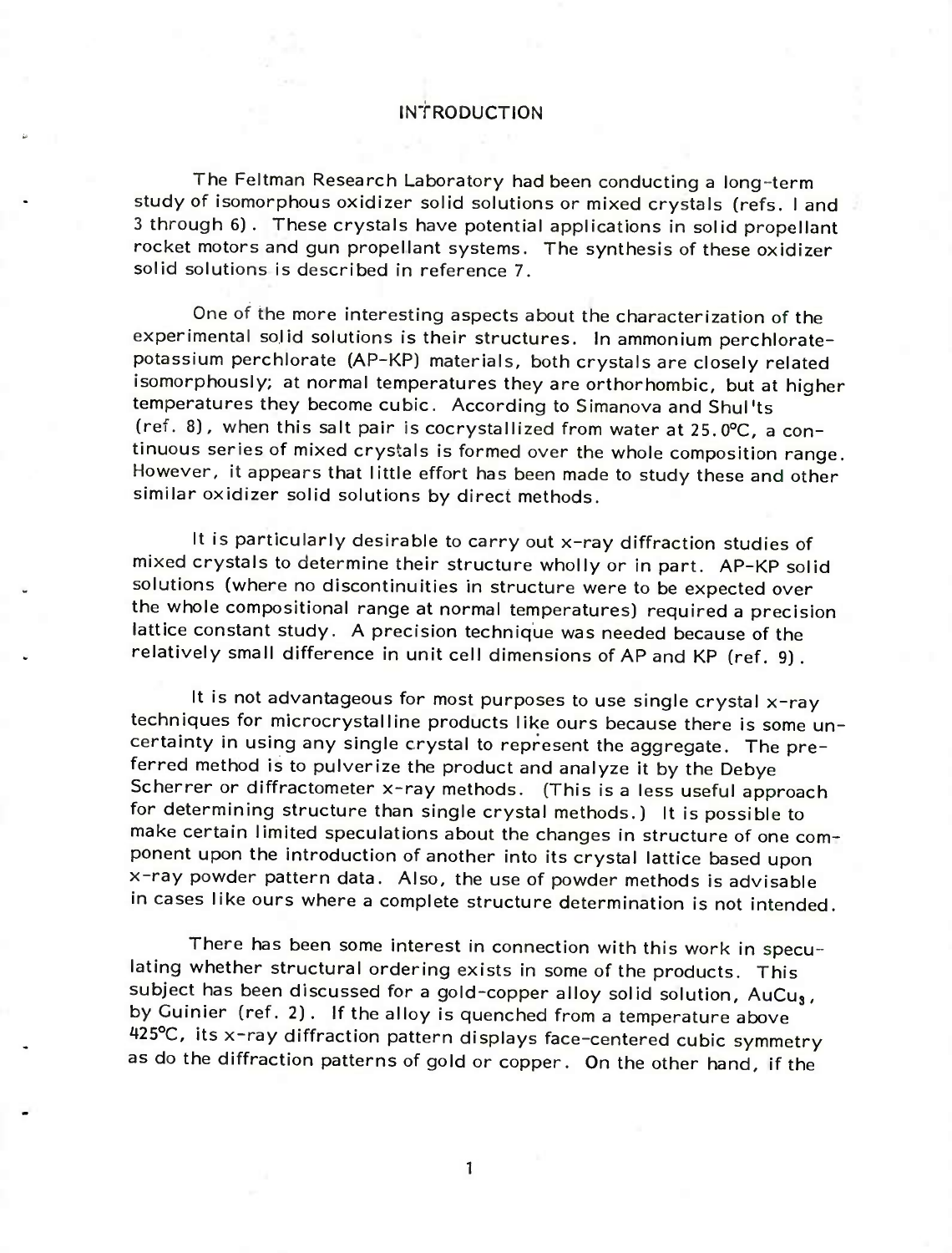alloy is cooled gradually instead of being rapidly quenched, the x-ray diffraction pattern is more complex. This is <sup>a</sup> direct result of the ordering of the structure. The additional new diffraction lines are due to x-ray reflections from new planes of atoms formed by the ordering process. The term "superlattice" is used to describe this formation of <sup>a</sup> secondary structural arrangement by the process of ordering.

From the standpoint of structure, all of the solid solutions used in this study represented considerably less ideal cases for x-ray studies than the gold-copper one of Cuinier. For this and other reasons, <sup>a</sup> rigorous study of the subject of order vs disorder was not attempted here. However, the problem was considered and is discussed in this report.

### RESULTS AND DISCUSSION

### Order vs Disorder

Generally speaking, the accepted view of solid solutions is that there are two types, substitutional and interstitial. This study deals with substitutional solutions. From the standpoint of structure, one can consider that, in the formation of substitutional solid solutions, each crystallographically equivalent site in the unit cell is filled with <sup>a</sup> statistical atom. This indicates that sites are randomly filled with host and substituted atoms. The type of lattice involved can have an important bearing upon the order in <sup>a</sup> solid solution. With primitive lattices <sup>a</sup> substitutional solid solution will be disordered, but both disordered and ordered (superlattice) substitutional types can occur with non-primitive lattices.

For example, when an ionic compound AB crystallizes in the cubic system, two possible ionic configurations are the CsCI structure and the NaC1 one. The CsC1 (fig. 1) has a primitive lattice with the cation,  $A^+$ , occupying the (000) site and the anion,  $B^{\dagger}$ , the (1/2 1/2 1/2) site. If a small amount of the cation component  $C^+$  is substituted for the  $\mathsf{A}^+$  cation, there will be random distribution of C<sup>+</sup> cations on (000) sites throughout the entire crystal. On the basis of the representative unit cell (fig. 2) however, each (000) site can be considered filled by a statistical  $\mathsf{AC}^+$  cation. If there is no limitation upon substitution, then <sup>a</sup> continuous disordered A<sub>NC</sub><sub>1-x</sub> B solid solution series is formed in which  $x = 0$  to 1. The resulting simple cubic x-ray diffraction patterns of the solid solution series has unit cell parameters which lie between those of the pure compounds AB and CB.

 $\overline{2}$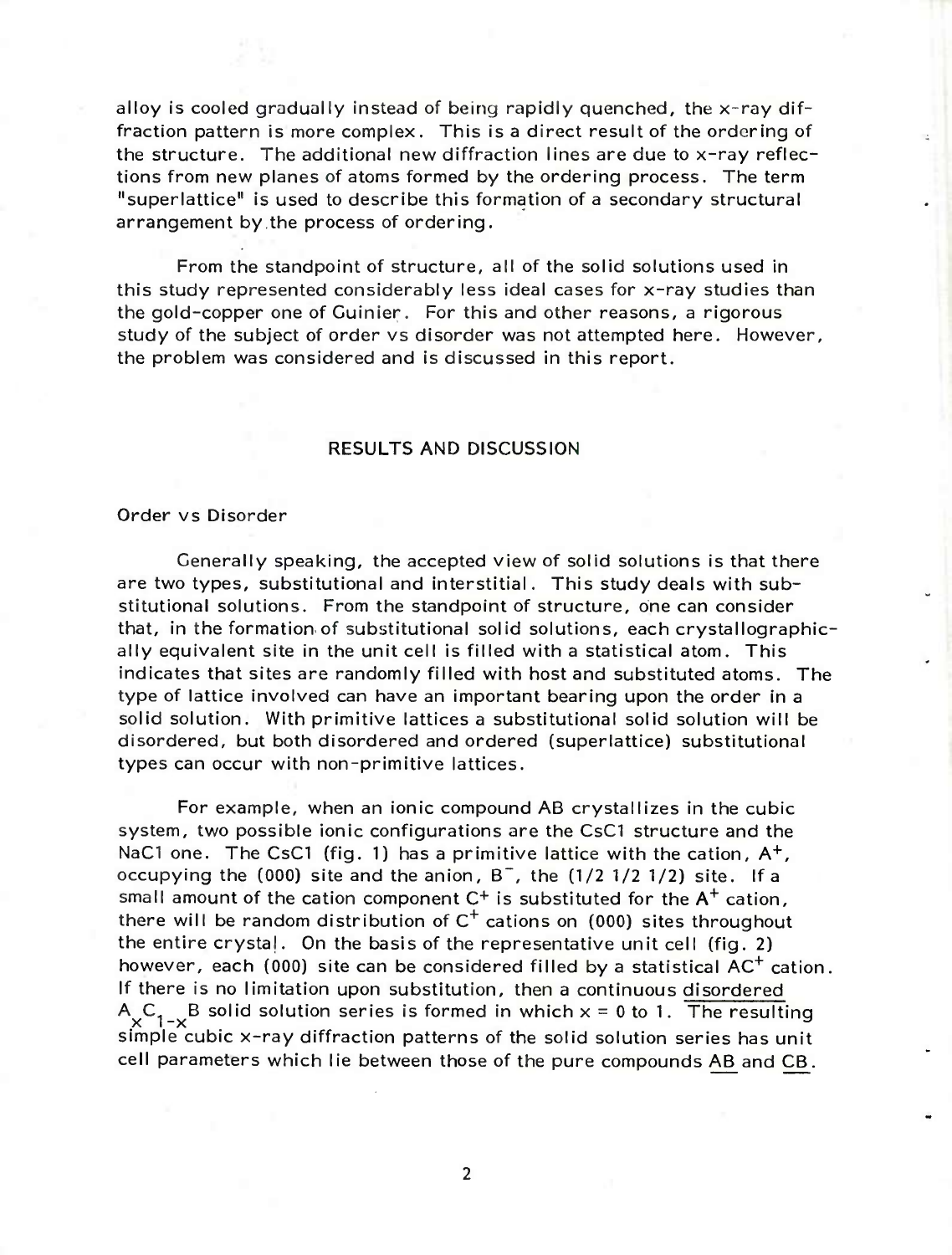On the other hand, the NaCI structure (fig. 3) is based on <sup>a</sup> nonprimitive, face-centered cubic unit cell. In this case the cation  $\mathsf{A}^{+}$  occupies two sets of equivalent positions. One cation occupies the corner position (000), and three cations occupy the face-centered positions, (1/2 1/2 0), (0 1/2 1/2), and (1/2 <sup>0</sup> 1/2) . The anions occupy the (1/2 1/2 1/2),  $(1/2 0 0)$ ,  $(0 1/2 0)$ , and  $(0 0 1/2)$  positions. In this situation, cationic substitution could occur either randomly over all the lattice sites, or selectively over one set of equivalent sites. If the substitution is completely random over all sites, a continuous disordered solid solution series results. The x-ray diffraction patterns in this case show systematic absences of re-flections indicating face-centered cubic symmetry.

If substitution is selective to the face-centered positions, an ordered  $A_x C_{\mu-x} B_\mu$  (X = 1 to 4) solid solution series occurs, terminating in the formation of the compound,  $AC_3B_{\mu}$ , as is shown in figure 4. If selective substitution occurs on corner positions, as illustrated in figure 5, an ordered  $A_{n-\sqrt{C}}B_n$  (X = 1 to 0) solid solution series results, forming the compound  $\mathsf{A}_\mathtt{i}\mathsf{CG}_n$  . Ordered substitution, or superlattice formation, usually changes the symmetry of the crystal; in this case, from face-centered cubic to simple cubic.

In theory, the presence of ordered substitution is easy to detect by means of x-ray diffraction. The x-ray patterns will exhibit simple cubic symmetry because of the superlattice reflections. In the example of the NaC1, there will be systematic reflection absences in the  $x$ -ray pattern of AB. In both cases the length of the edge of the unit cell is identical. The intensity of this set of lines varies directly with substitution, and reaches <sup>a</sup> maximum at complete substitution. Furthermore, the intensity of the set of superlattice lines will depend upon the difference in atomic numbers of cation A and cation B. If both cations have similar atomic numbers the superlattice lines will be faint. If they differ markedly the superlattice lines will be stronger.

The forms of ammonium perchlorate (AP) and potassium perchlorate (KP) which exist at normal room temperature are simple orthorhombic (Pnma) that have one set of equivalent sites available for substitution, and no superstructure is expected. The high temperature form of each compound, however, crystallized in the face-centered cubic NaCI structure. In this case there is <sup>a</sup> definite possibility for the occurrence of superlattices in the solid solutions. Since high temperature x-ray studies have not been conducted it was not possible to find evidence for this. In the more complex cases of the other types of solid solutions no speculations were made about whether ordered arrangements and superlattices might be present.

3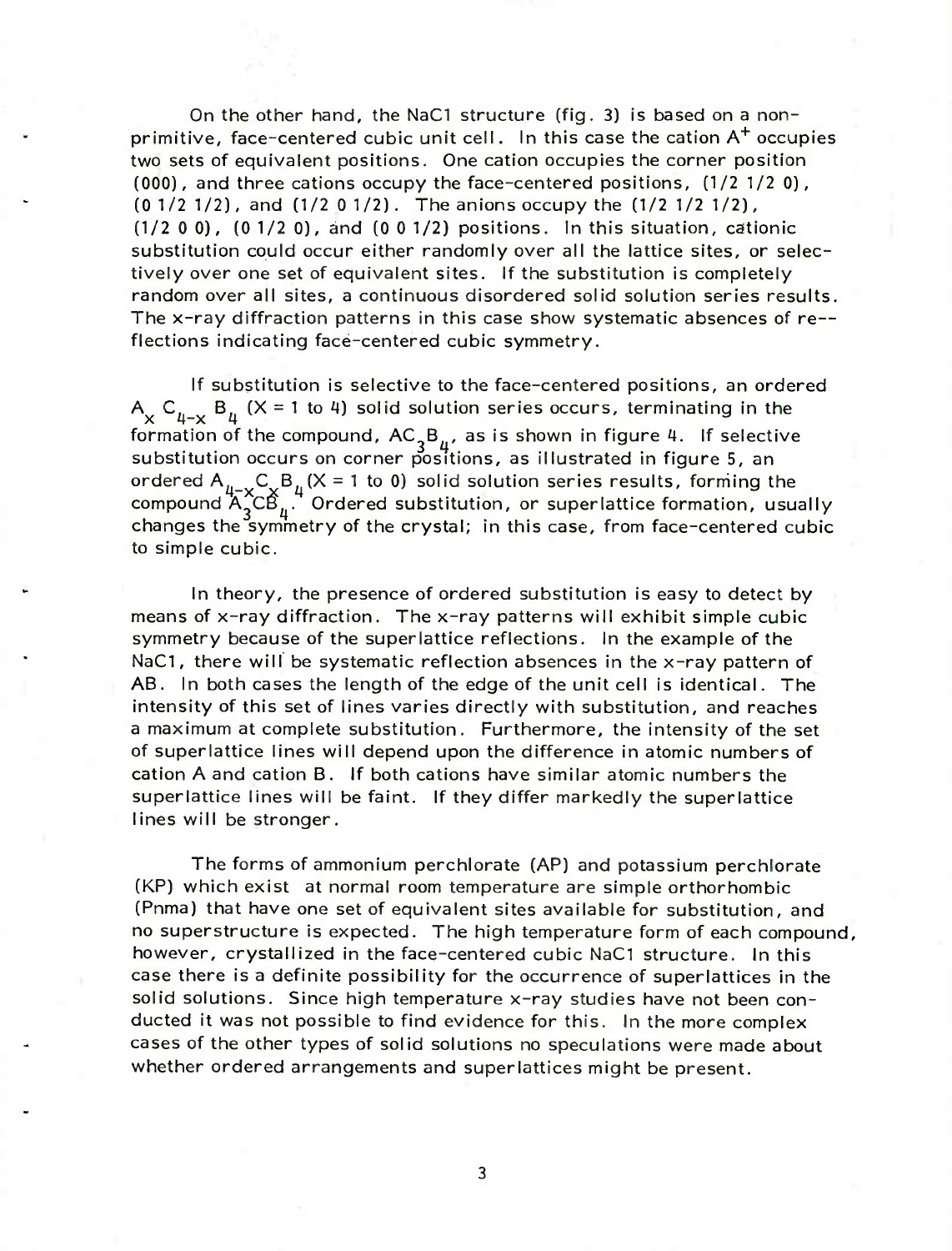### Ammonium Perchlorate (AP)-Potassium Perchlorate (KP)

The preparation of these AP-KP solid solutions as well as other experimental ones by isothermal cocrystallization has been described in reference 7. Our x-ray studies were limited to three different compositions of AP and KP, namely those with AP-KP weight ratios of 3: 1, 1:1, and 1:3.

Comparisons of interplanar d spacings and relative intensities of beams of x-rays diffracted from them (of AP, KP, physical mixtures, and corresponding solid solutions) are shown in tables 1, 2, and 3. The data is represented graphically in figure 6. The two strongest lines of AP, at 4. 58 and 3.25 Aappear in both physical mixtures and solid solutions of corresponding compositions, namely those with weight ratios of 3: 1-AP: KP and 1: 1-AP: KP. In the case of the KP-rich mixture 1: 3-AP: KP, the only d spacing of AP present in the physical mixtures is the principal one at 4. 60. It has <sup>a</sup> slightly altered value in the corresponding 1: <sup>3</sup> mixed crystal, 4. <sup>53</sup> vs 4.58 for pure AP, for instance. Precise measurement of relatively subtle changes in interplanar spacings caused by substituting the KP isomorph into the crystal lattice of AP is essentially beyond the scope of this investigation. It would be difficult to distinguish between the 3: 1-AP: KP physical mixture vs the solid solution on the basis of their x-ray patterns alone. The 1: <sup>1</sup> and 1: <sup>3</sup> physical mixtures vs their corresponding solid solutions can be differentiated easily on the basis of their x-ray diffraction patterns. Thus, in the latter two cases we were able to demonstrate readily, by simple  $x$ -ray techniques, the dissimilarity of the solid solutions in question.

### Ammonium Nitrate (AN)-Ammonium Perchlorate (AP) Solid Solutions

Synthesis of this series of solid solutions by isothermal cocrystallization is discussed in reference 7. Four different solid solution compositions having weight ratios of AN-AP of 8: 1, 1:1, 1: 3, and 1: <sup>5</sup> were investigated by x-ray. The x-ray diffraction patterns of this series is shown in figure 7. It is evident that although the d spacing in the AN: AP solid solutions with an 8: <sup>1</sup> ratio of ingredients are somewhat different from pure AN, there is <sup>a</sup> strong resemblance to the diffraction pattern of AN. The pattern of the 1: <sup>1</sup> material is unlike either AN or AP. The solid solutions which are AP-rich, with AN: AP weight ratios of 1: <sup>3</sup> and 1: 5, have patterns similar, but not identical, to that of AP.

Figure <sup>8</sup> shows the x-ray diffraction patterns of physical mixtures of AN and AP corresponding to the solid solutions in figure 7. Both x-ray diffraction patterns are shown in figure <sup>9</sup> so their differences can be seen. None of the patterns of the solid solutions are identical to those of the corresponding physical mixtures. The patterns of two AP-rich solid solutions

4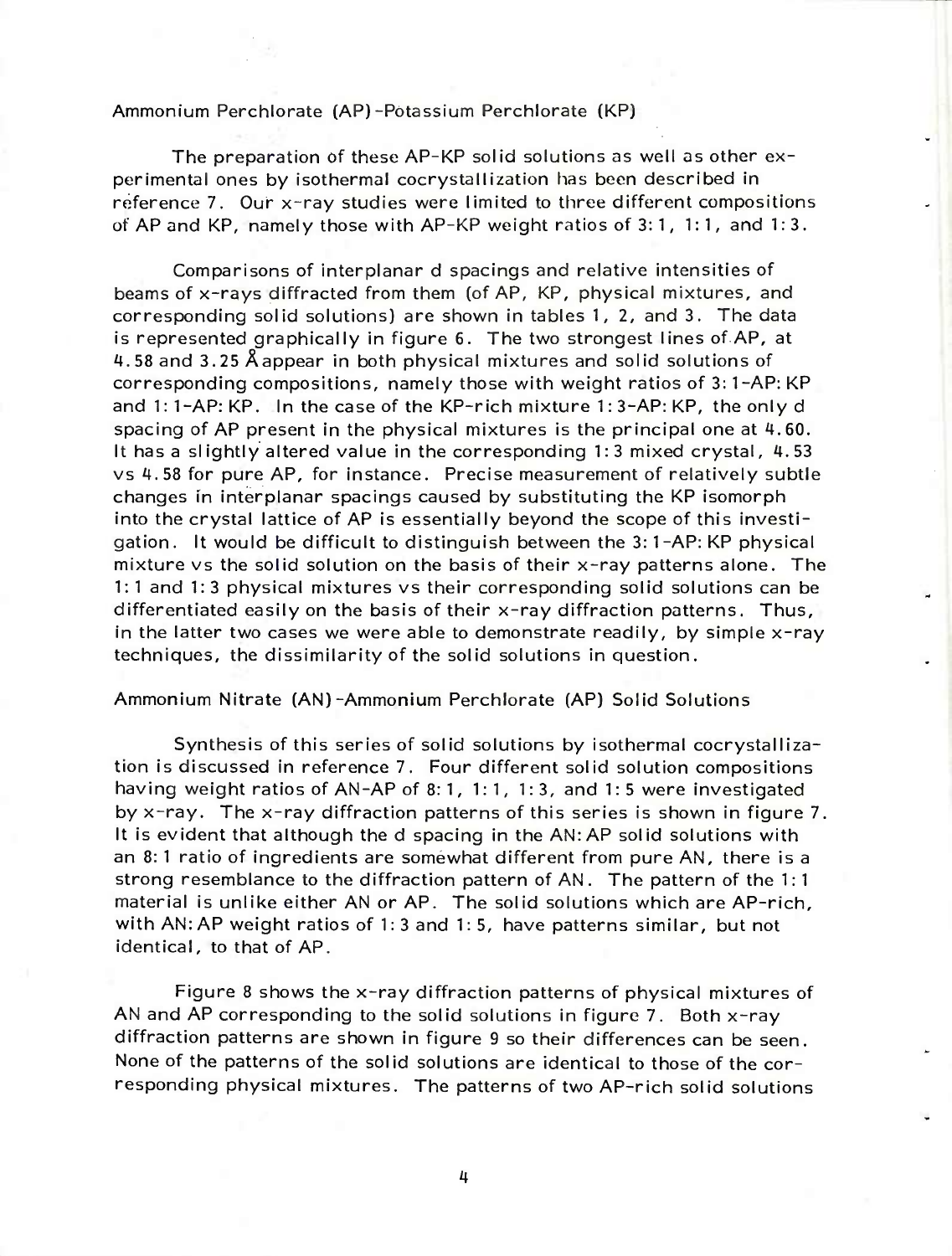of nearly the same composition are compared in figure 10 to a physical  $mix$ ture of similar composition. Despite their similar chemical composition, the x-ray patterns of the two solid solutions are significantly different. Also they are not the same as those of the corresponding physical mixtures. Figure <sup>11</sup> illustrates the manner in which the d spacings with the greatest diffraction intensities of pure AN and AP vary with introduction of increasing amounts of the other component. The intensities of the five major diffraction lines of AN, 4.95, 3.96, 3.09, 2.72, and 2.26 either disappear or fall to low values in the 1:1 solid solution. The same is true of the seven strongest diffraction lines of AP. A unique line, 2.59, appears in theAN:AP 1: <sup>5</sup> solid solution.

In figure 12, the changes in the relative intensities of the three strongest diffraction lines of AN as AP is introduced isomorphously into its crystal lattice are compared to those of physical mixtures of similar compositions. Obviously, the three strongest lines in the solid solutions are different from those in the corresponding physical mixtures. Figure <sup>13</sup> shows the behavior of the three strongest diffraction lines of AP in the series of solid solutions vs physical mixtures. These last two figures support the evidence for the difference of the structure of the AN-AP solid solutions from either pure AN or pure AP.

### Ammonium Nitrate (AN)-Potassium Nitrate (PN)

Reference <sup>7</sup> describes the preparation of solid solutions and the addition compound, 3KN.AN<sup>\*</sup>, formed by isothermal cocrystallization from the ternary system AN-KN-H<sub>2</sub>O at 25.0°C. Two series of solid solutions occur here: AN with the compound 3KN•AN, and KN with 3KN•AN. We were particularly interested in isolating and obtaining the x-ray pattern of the addition compound, 3KN»AN. This is shown in figure 14, along with the patterns of the respective pure components and <sup>a</sup> physical mixture with the same relative amounts of components as in the addition compound. As might be expected, the pattern of this addition compound 3KN«AN, more nearly resembles that of the principal component, KN than that of AN. The pattern differs from those of the corresponding physical mixture and the pure components.

Figure 15 shows not only the same patterns as in figure 14, but also those of three different solid solutions which are also unlike their corresponding physical mixtures. The pattern of the solid solution containing 88.1% KN resembles and shows the influence of the 3KN»AN addition compound upon its structure. Significantly, the x-ray pattern of <sup>a</sup> solid solution containing only <sup>a</sup> small amount of AN (5.5% by weight) differs considerably from

<sup>\*3</sup>KN'AN is the addition compound composed of three molecules of KN and one of AN.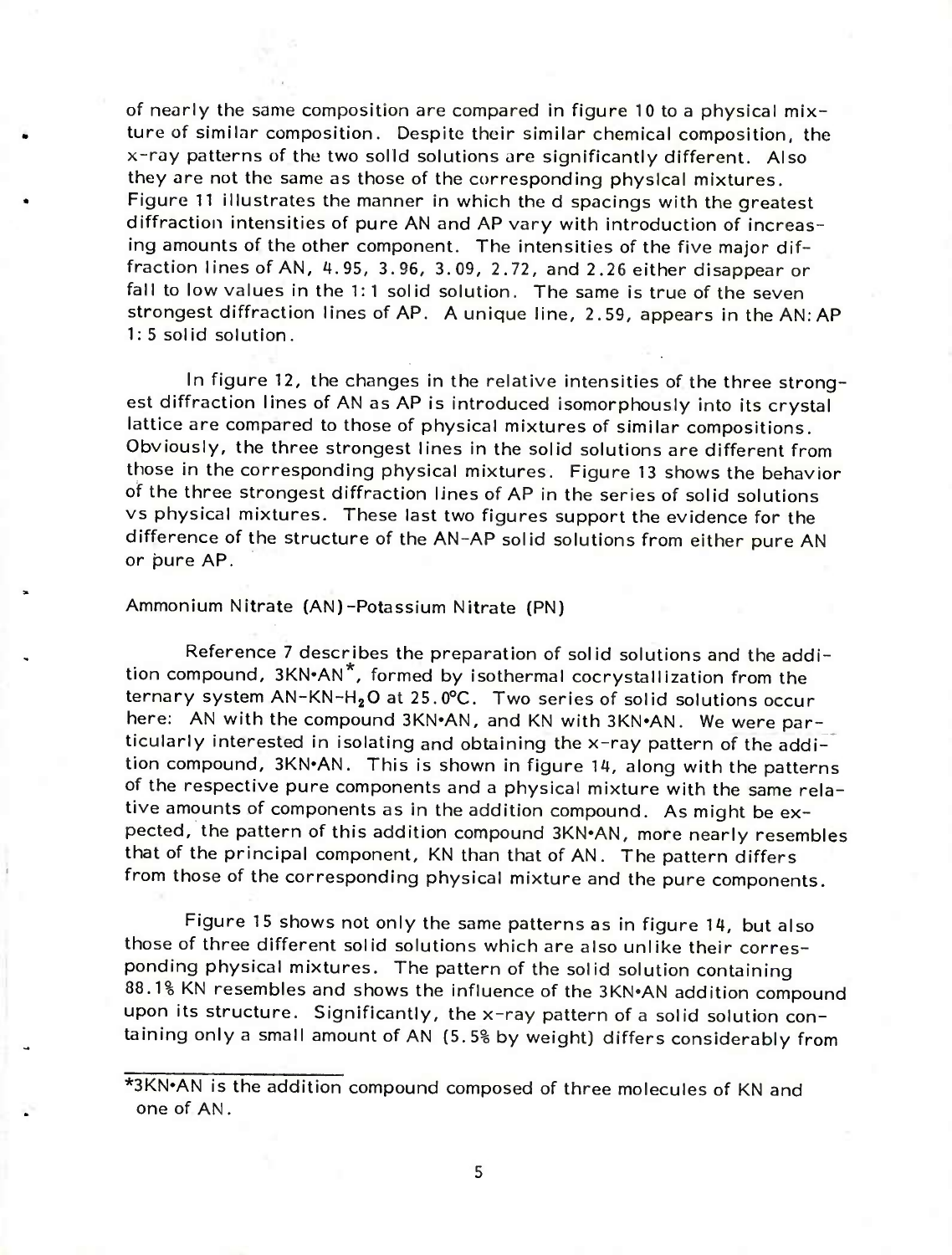the x-ray pattern of pure KN. At the other end of the composition range of the solid solutions it can be seen that introduction of 31.4% by weight of KN into AN also causes substantial alteration of the diffraction pattern when compared to that of pure AN .

### Ammonium Nitrate (AN)-Potassium Perchlorate (KP)

KP was dissolved in molten AN to make <sup>a</sup> solid solution with an AN-KP weight ratio of 3: <sup>1</sup> (ref. 7) . Th diffraction pattern of this material, as well as that of a physical mixture with the same relative weights of components, is given in table <sup>4</sup> and figure 16. Figure <sup>16</sup> shows the strongest diffracting lines of AN and KP are absent in the solid solution. It is quite evident upon further comparison that the solid solutions patterns are quite unlike the corresponding physical mixture. The x-ray patterns of the solid solutions are different from their respective physical mixtures and, by inference, so is the arrangement of the respective atoms and ions in their structural lattice networks.

### **CONCLUSIONS**

Though rigorous structural determinations are desirable wherever possible for characterizing new crystalline material, the use of simpler x-ray technique was effective in these studies. The x-ray powder data was helpful in characterizing the experimental oxidizer solid solutions and one addition compound as being unique materials. The major result of this investigation clearly shows that these solid solutions are entirely different compositions of matter than even the most finely ground physical mixtures containing the same relative amounts of components. Thus, theoretical expectations are confirmed.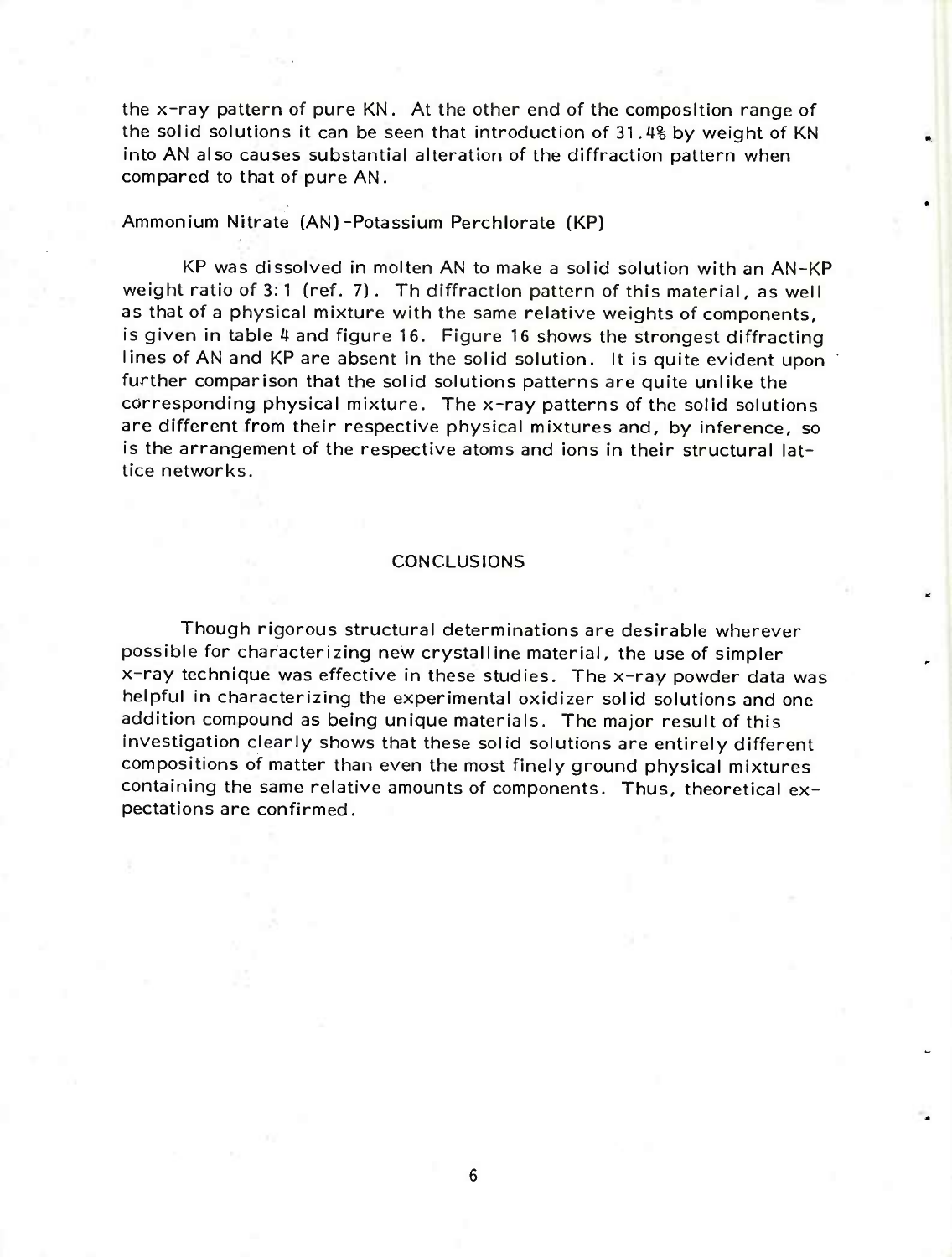X-ray diffraction data of AP, KP, and their physical mixtures

| AP<br>d. | *      | d    | $3:1 - AP:KP$<br>$I/I_{\rm o}$ | $1:1 - AP:KP$<br>d | 1/1 <sub>o</sub> | $1:3 - AP:KP$<br>d | $I/I_0$ | KP<br>d      | $\rm I/I_o$ |
|----------|--------|------|--------------------------------|--------------------|------------------|--------------------|---------|--------------|-------------|
|          |        | 5.82 | 30                             |                    |                  |                    |         |              |             |
| 4.58     | 100    | 4.60 | 100                            | 4.58               | 40               | 5.68               | 26      |              |             |
|          |        |      |                                |                    |                  | 4.53               | 38      |              |             |
| 3.92     | 43     | 3.93 | 52                             |                    |                  |                    |         | 4.47         | 30          |
| 3.72     | 33     | 3.74 | 36                             |                    |                  | 3.67               | 68      |              |             |
|          |        |      |                                |                    |                  |                    |         | 3.63         | 29          |
|          |        | 3.63 | 85                             | 3.62               | 66               |                    | 100     |              |             |
|          |        | 3.50 |                                |                    |                  | 3.53               |         |              |             |
|          |        |      | 30                             | 3.48               | 100              |                    |         | 3.49         | 100         |
| 3.25     | $51\,$ | 3.26 | 64                             | 3.25               | 28               | 3.40               | 29      | 3.36         | 31          |
|          |        | 3.15 | 34                             |                    |                  | 3.18               | 91      |              |             |
|          |        |      |                                | 3.14               | 45               |                    |         | 3.15         | 78          |
|          |        |      |                                |                    |                  | 2.92               | 48      |              |             |
| 2.97     | 42     | 2.99 | 54                             |                    |                  |                    |         | 2.89         | 67          |
|          |        | 2.91 | 34                             |                    |                  |                    |         | 2.83         | 28          |
| 2.60     | 29     | 2.60 | 31                             | 2.88               | 28               |                    |         |              |             |
|          |        |      |                                |                    |                  | 2.18               | 20      | 2.17         | 24          |
|          |        |      |                                |                    |                  | 2.14               | 21      | 2.16<br>2.12 | 22<br>25    |
|          |        |      |                                |                    |                  |                    |         |              |             |

\*I is the height of the diffractometer peak for the d spacing in question.  $I_r$  is the highest peak of all observed for the sample.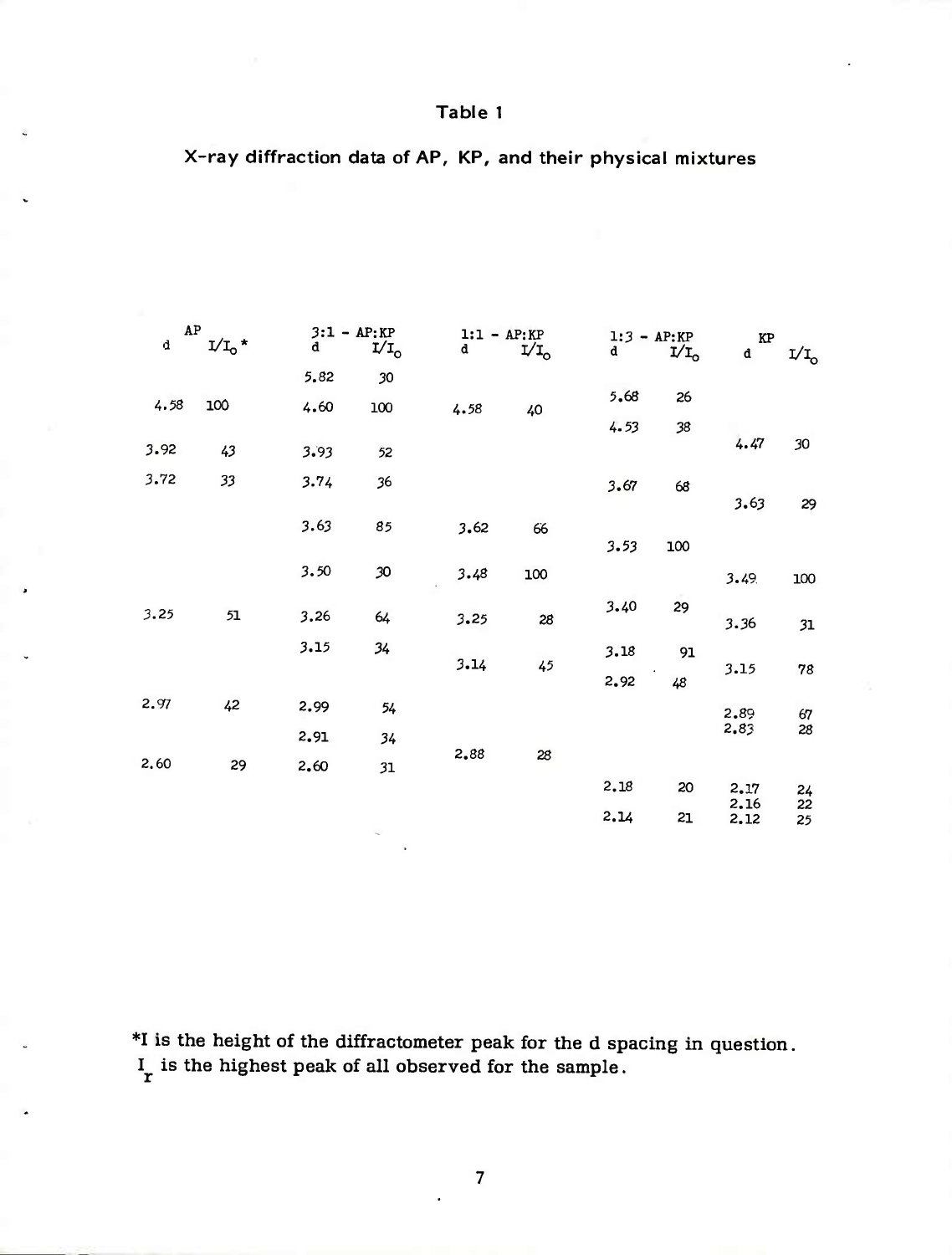X-ray diffraction data of AP, KP, and their solid solutions

| AP<br>d | $I/I$ <sub>o</sub> | $3:1 - AP:KP$<br>d | $I/I_{\odot}$ | $1:1 - AP:KP$<br>d | $I/I_{\odot}$         | $1:3 - AP:KP$<br>d | $I/I_0$ | KP<br>$\mathtt{d}$ | $\rm{I/I}_\odot$ |
|---------|--------------------|--------------------|---------------|--------------------|-----------------------|--------------------|---------|--------------------|------------------|
|         |                    | 5.82               | 36            | 5.79               | 26                    | 5.68               | 26      |                    |                  |
| 4.58    | 100                | 4.61<br>4.57       | 99<br>100     |                    |                       | 4.53               | 38      | 4.47               | 30               |
| 3.92    | 43                 | 3.93               | 60            | 3.88               | 38                    |                    |         |                    |                  |
| 3.72    | 33                 | 3.74               | 38            | 3.70               | 44                    | 3.67               | 68      | 3.63               | 29               |
|         |                    | 3.62               | 100           | 3.59               | 93                    |                    |         |                    |                  |
| 3.25    | 51                 | 3.25               | 70            |                    |                       | 3.53               | 100     | 3.49               | 100              |
|         |                    |                    |               | 3.23               | 80                    | 3.40               | 29      |                    |                  |
|         |                    |                    |               |                    |                       | 3.18               | 91      | 3.36<br>3.15       | 31<br>.78        |
| 2.97    | 42                 | 2.98               | 56            | 2.95               | 66                    | 2.92               | 48      |                    |                  |
|         |                    |                    |               | 2.89               | 36                    |                    |         | 2.89               | 67               |
| 2.60    | 29                 | 2.60               | 30            |                    |                       | 2.86               | 30      | 2.83               | 28               |
|         |                    |                    |               | 2.58<br>2.17       | 33<br>$\overline{24}$ |                    |         |                    |                  |
|         |                    |                    |               |                    |                       | 2.18               | 20      | 2.17<br>2.16       | 24<br>22         |
|         |                    |                    |               |                    |                       | 2.14               | $21\,$  | 2.12               | 25               |

 $\ddot{\phantom{0}}$ 

 $\Delta$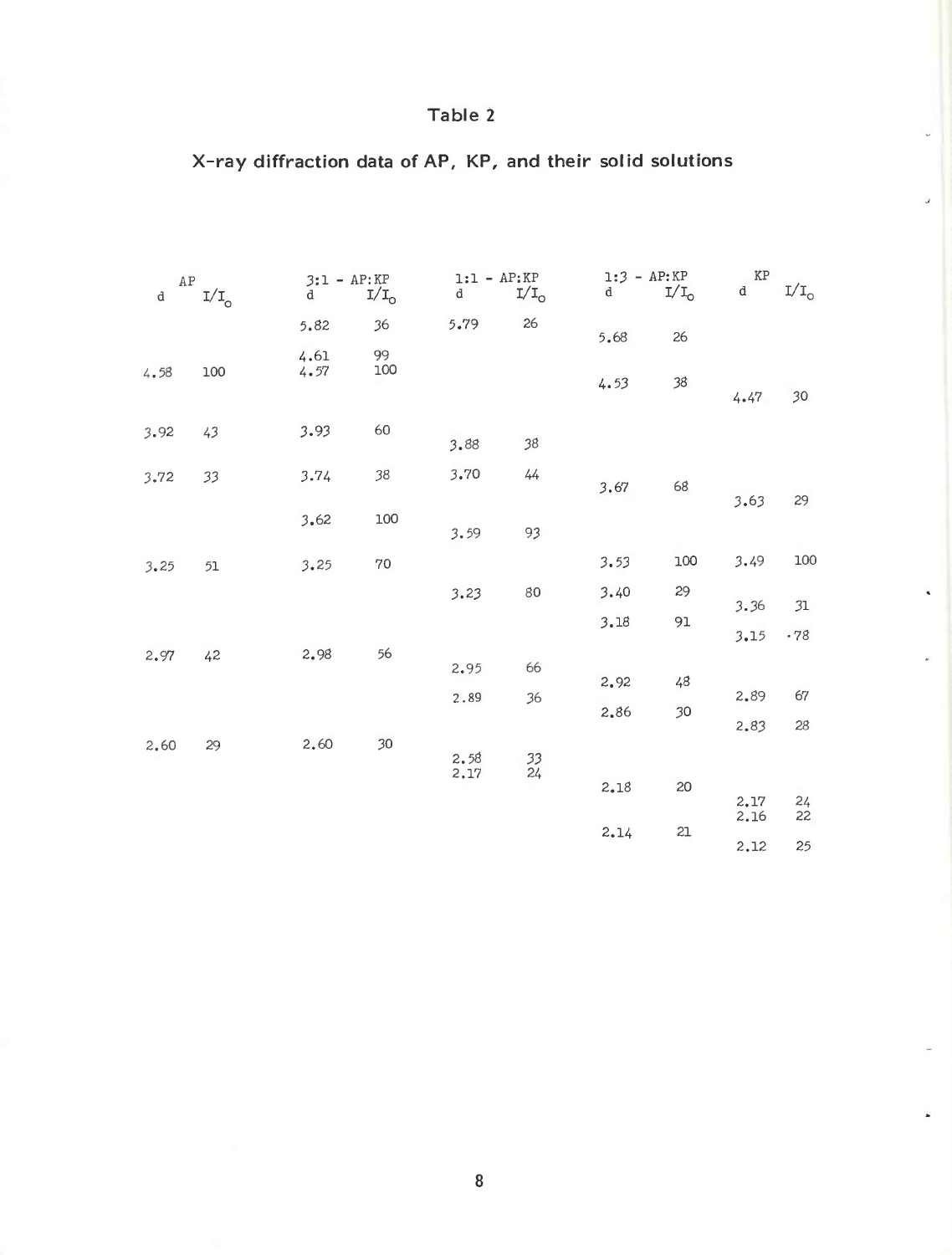# Interplanar spacings and x-ray diffraction intensities of AP, KP<br>and their physical mixtures and solid solutions

|                                               |                                     | 1/1 <sub>o</sub>                                |      |      |      | 30   |                  | 29            |                 | 100<br>$\Xi$          |            |            | 78       | 5             |                | 28             |                  | <b>225</b>                 |      |                                      |             |              |                           |             |                          |                   |
|-----------------------------------------------|-------------------------------------|-------------------------------------------------|------|------|------|------|------------------|---------------|-----------------|-----------------------|------------|------------|----------|---------------|----------------|----------------|------------------|----------------------------|------|--------------------------------------|-------------|--------------|---------------------------|-------------|--------------------------|-------------------|
|                                               | Þ                                   | ٣                                               |      |      |      | 4.47 |                  | 3.63          |                 | 3.36                  |            |            | 3.15     | 2.89          |                | 2.83           |                  | $2.17$<br>$2.16$<br>$2.12$ |      |                                      |             |              |                           |             |                          |                   |
|                                               |                                     | 1/1 <sub>o</sub>                                | 26   |      | 38   |      |                  | 68            | $\frac{8}{1}$   | 29                    | ವ          |            |          | $\frac{8}{4}$ | $\overline{3}$ |                |                  | ຂີ້                        |      |                                      |             |              |                           |             |                          |                   |
|                                               | Solid Mixt<br>$1:3-\Delta P$ : $KP$ | უ                                               | 5.68 |      | 4.53 |      |                  | 3.67          | 3.53            | 3.40                  | 3.18       |            |          | 2.92          | 2.86           |                | 2.18             | 2.14                       |      | one of the two                       | strongest   | lines of AP  | but shifted<br>is present | 2 strongest | lines of KP              | somewhat shifted. |
|                                               |                                     | 1/1 <sub>o</sub>                                |      | 25   |      |      |                  | S             |                 | $\frac{8}{100}$<br>23 |            |            | 8        | 3             |                |                |                  |                            | 30   |                                      |             |              | Ź                         |             |                          |                   |
|                                               | Phys. Mixt<br>$1:3-\Lambda P$ : KP  | ಌ                                               |      | 4.60 |      |      |                  | 3.63          |                 | 3.36                  |            |            | 3.15     | 2.89          |                |                |                  |                            | 2.12 | of the two                           | strongest   | lines of AP  | only one is               | present.    | lines of KP<br>strongest | are present.      |
|                                               |                                     | $L/L_0$                                         | 26   |      | 500  |      | 38               | $\frac{4}{3}$ | $\frac{3}{2}$   |                       | 80         |            |          | 86            | $\frac{8}{3}$  |                | 33 <sup>4</sup>  |                            |      |                                      |             |              |                           |             |                          |                   |
|                                               | Solid Soln.<br>$1:1-AP$ : KP        | ಕ                                               | 5.79 |      | 4.57 |      | $3.38$<br>$3.70$ |               | 3.59            |                       | 3, 23      |            |          | 2.95          | 2.89           |                | $2.58$<br>$2.17$ |                            |      | 2 strongest                          | lines of AP | are present. | 2 strongest               | ones of KP  | are absent               |                   |
|                                               |                                     | $I/I_o$                                         |      | Gł   |      |      |                  |               | 8               | 500                   | 28         |            | 45       | 28            |                |                |                  |                            |      |                                      |             |              |                           |             |                          |                   |
| (d values with $I/I_0$ <20 have been omitted) | $1:1-AP:RP$<br>$Thus. Mark.$        | უ                                               |      | 4.58 |      |      |                  |               | 3.62            | 3.48                  | 3.25       |            | 3.14     | 2.88          |                |                |                  |                            |      | 2 strongest                          | lines of AP | and KP re-   | spectively                | are present |                          |                   |
|                                               |                                     | $L/T$ o                                         | 36   | S,   |      | S    | $\frac{38}{100}$ |               |                 |                       | 20         |            | 56       |               |                | g              |                  |                            |      |                                      |             |              |                           |             |                          |                   |
|                                               | Solid Soln<br>$3:1-M$ : $RP$        | ಌ                                               | 5.82 | 4.61 |      | 3.93 | $3.74$<br>$3.62$ |               |                 |                       | 3.25       |            | 2.98     |               |                | 2.60           |                  |                            |      | strongest<br>$\overline{\mathbf{r}}$ | lines of AP | are present. | 2 strongest               | ones of KP  | are absent               |                   |
|                                               |                                     | 1/1 <sub>o</sub>                                | 30   | 100  |      | 52   |                  | 35            | $\overline{30}$ |                       | <b>\$4</b> |            | 54<br>34 |               |                | $\overline{5}$ |                  |                            |      |                                      |             |              |                           |             |                          |                   |
|                                               | Phys. Mixt.<br>$3:1-AP:KP$          | ٣                                               | .82  | 4.60 |      | 3.93 | 3.74             | 3.63          | 3.50            |                       | 3.15       |            |          | 2.98          |                | 2.60           |                  |                            |      | 2 strongest                          | lines of AP | and KP re-   | spectively                | are present |                          |                   |
|                                               |                                     | a $I/I_0$<br>$.58$ 1.00<br>$.32$ 43<br>$.72.33$ |      |      |      |      |                  |               |                 | 51                    |            | 42         |          |               |                | 29             |                  |                            |      |                                      |             |              |                           |             |                          |                   |
|                                               |                                     |                                                 |      |      |      |      |                  |               |                 | $\cdot$ <sup>25</sup> |            | <b>16.</b> |          |               |                | .60            |                  |                            |      |                                      |             |              |                           |             |                          |                   |

 $\bullet$ 

9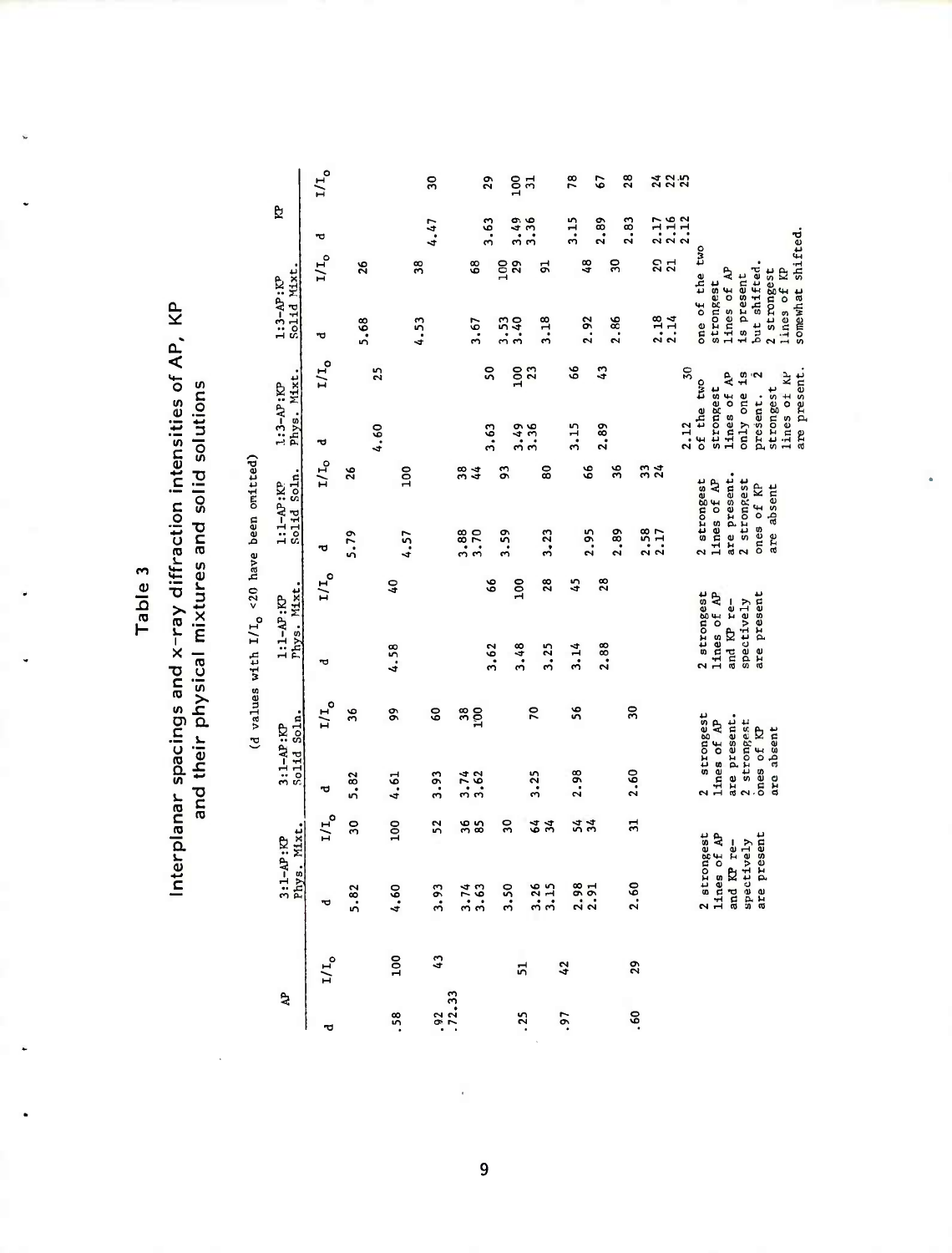# X-ray data of <sup>3</sup> AN: KP solid solution and <sup>3</sup> AN,KP physical mixture

|      | Solid solution |             | Physical mixture |
|------|----------------|-------------|------------------|
| d    | Rel int        | $\mathbf d$ | Rel int          |
|      |                | 4.92        | 86               |
| 4.53 | 40             |             |                  |
|      |                | 3.97        | 44               |
| 3.90 | 78             |             |                  |
| 3.56 | 36             |             |                  |
|      |                | 3.49        | 30               |
| 3.39 | 51             |             |                  |
| 3:24 | 65             |             |                  |
| 3.21 | 100            |             |                  |
|      |                | 3.15        | 21               |
|      |                | 3.09        | 100              |
| 2.94 | 27             |             |                  |
|      |                | 2.88        | 72               |
| 2.83 | 30             |             |                  |
|      |                |             |                  |
|      |                | 2.74        | 76               |
| 2.62 | 69             |             |                  |
| 2.55 | 61             |             |                  |
|      |                | 2.40        | 25               |
| 2.32 | 28             |             |                  |
| 2.26 | 28             | 2.26        | 28               |
|      |                |             |                  |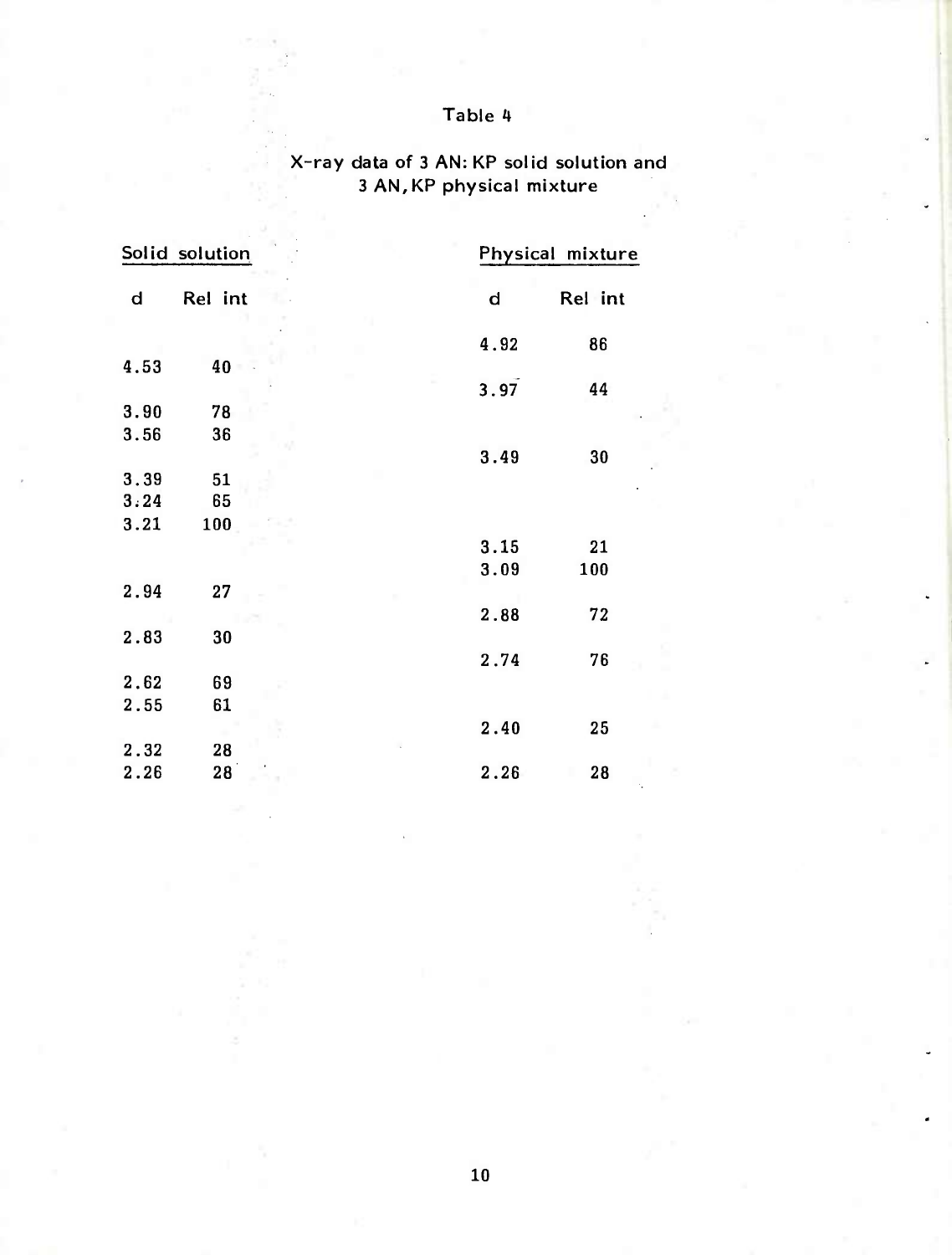

Figure 1. Representative unit cell of Compound AB (simple cubic CsCl structure type)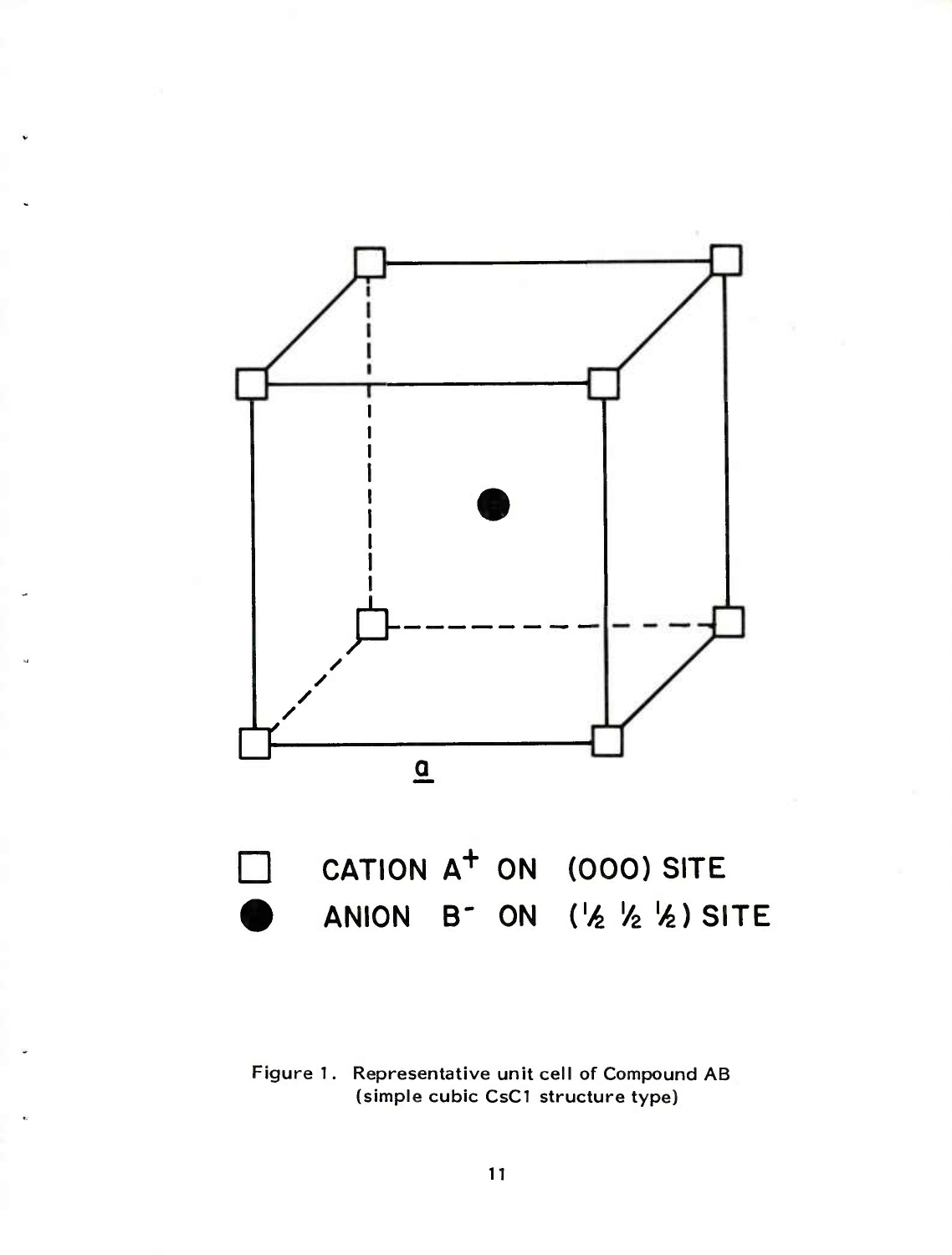

 $\blacksquare$ 

# $S$ **TATISTICAL** [AC]<sup>+</sup>CATION ON (000) SITE **ANION B"ON C^'/z'/z) SITE**

Figure 2. Representative unit cell of disordered  $A_{1}$  C<sub>2</sub>B solid solution (simple cubic CsCI structure type)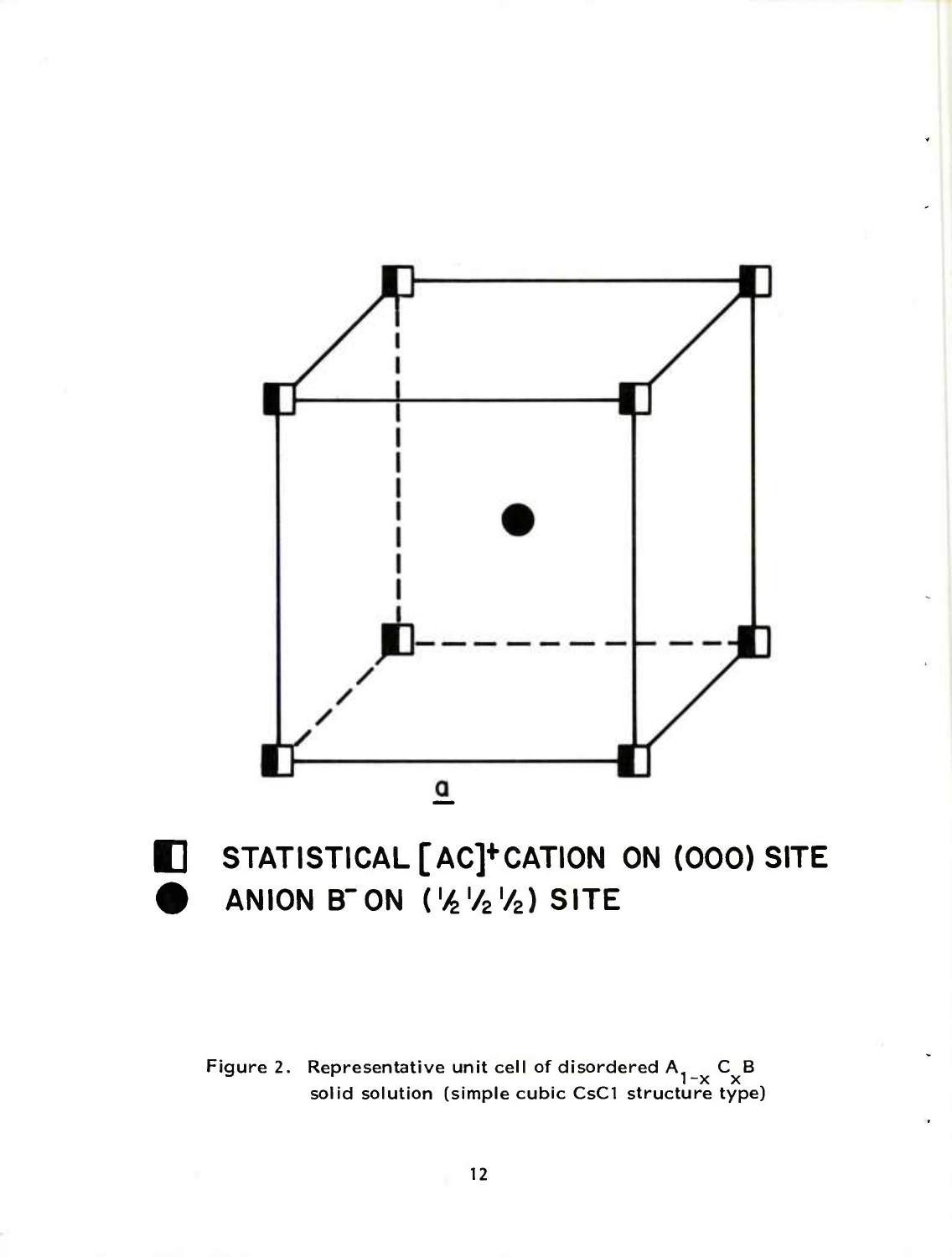

CATIONS A<sup>+</sup> ON (000) SITE AND ( $\frac{1}{2}$  $\frac{1}{2}$ 0),  $(0^{1}/_{2}^{1}/_{2})$ ,  $(1/_{2}0/_{2})$  SITES

ANIONS BON (1/2 1/2) SITE AND (1/200), (00 1/2), (0 1/20) SITES

Figure 3. Representative unit cell of Compound AB (face-centered cubic NaC1 structure type)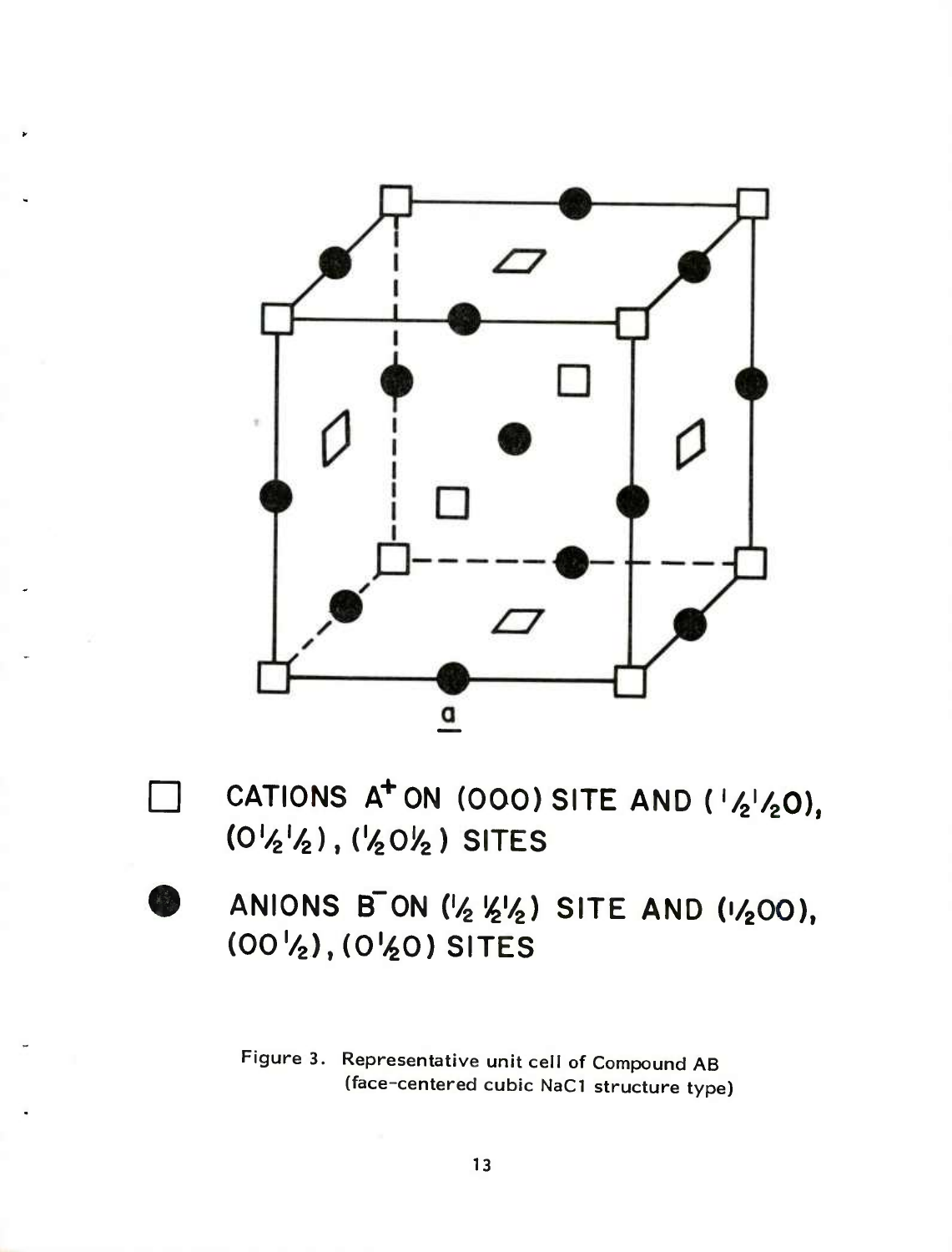

CATION A<sup>+</sup> ON (000) SITE CATION C<sup>+</sup>ON  $('/2' k 0)$ ,  $(0\frac{1}{2}$  $/2)$ ,  $('20\frac{1}{2})$  SITES ANION B ON (1/21/21/2) SITE AND (1/200), (001/2), (0½0) SITES

> Figure 4. Representative unit cell of ordered solid solution  $AC_3B_{\mu}$  (simple cubic superstructure)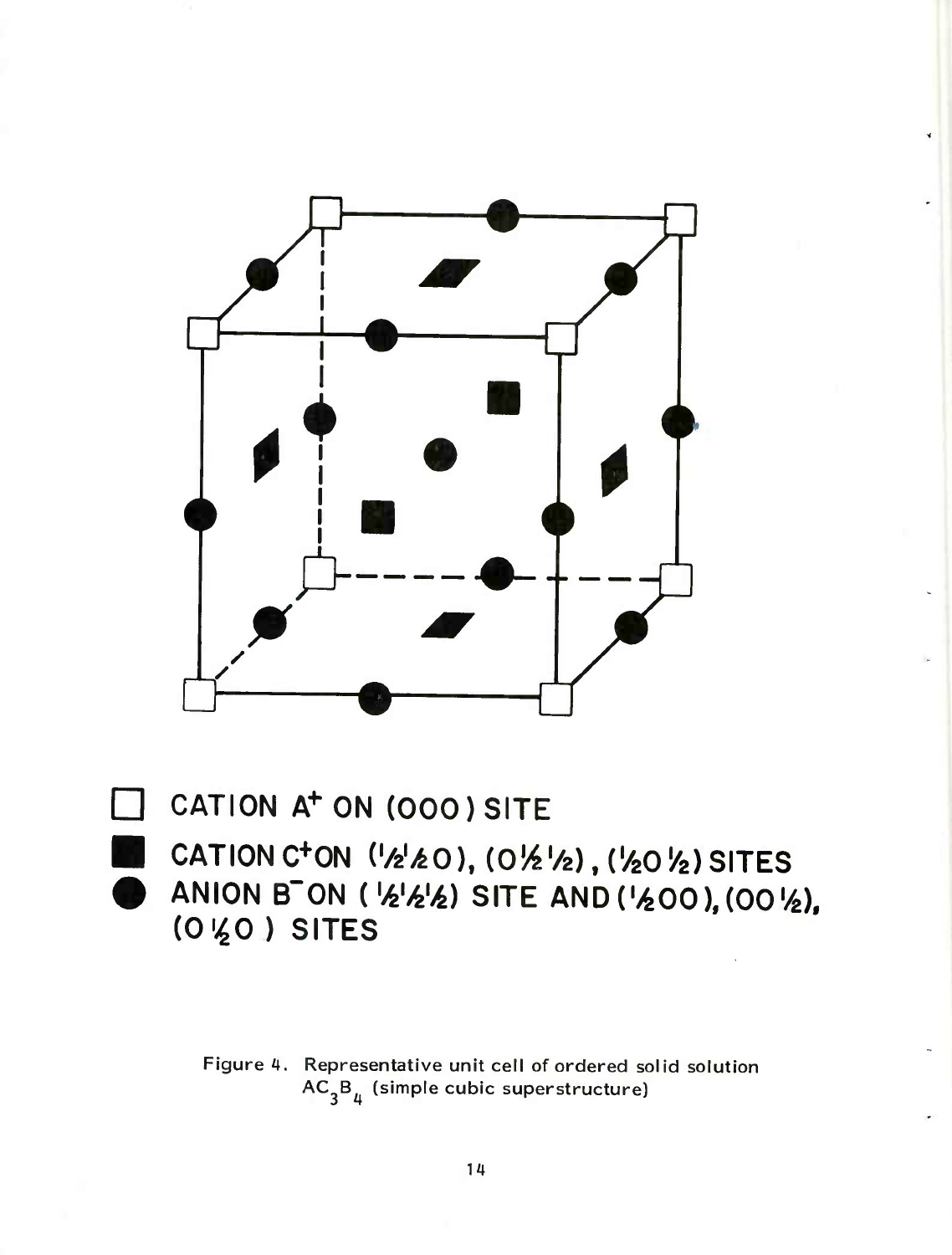

**D CATION <sup>A</sup> <sup>+</sup> ON (** *x k* **VzO), (O'/a'/fe), ('yfeO '/z) SITES CATION C <sup>+</sup>ON (OOO) SITE ANION B-ON C/a'V/a) SITE AND C/aOO), (OO'/aJ.CO'/aOJSITES**

> Figure 5. Representative unit cell of ordered solid solution  $A_3CB_\mu$  (simple cubic superstructure)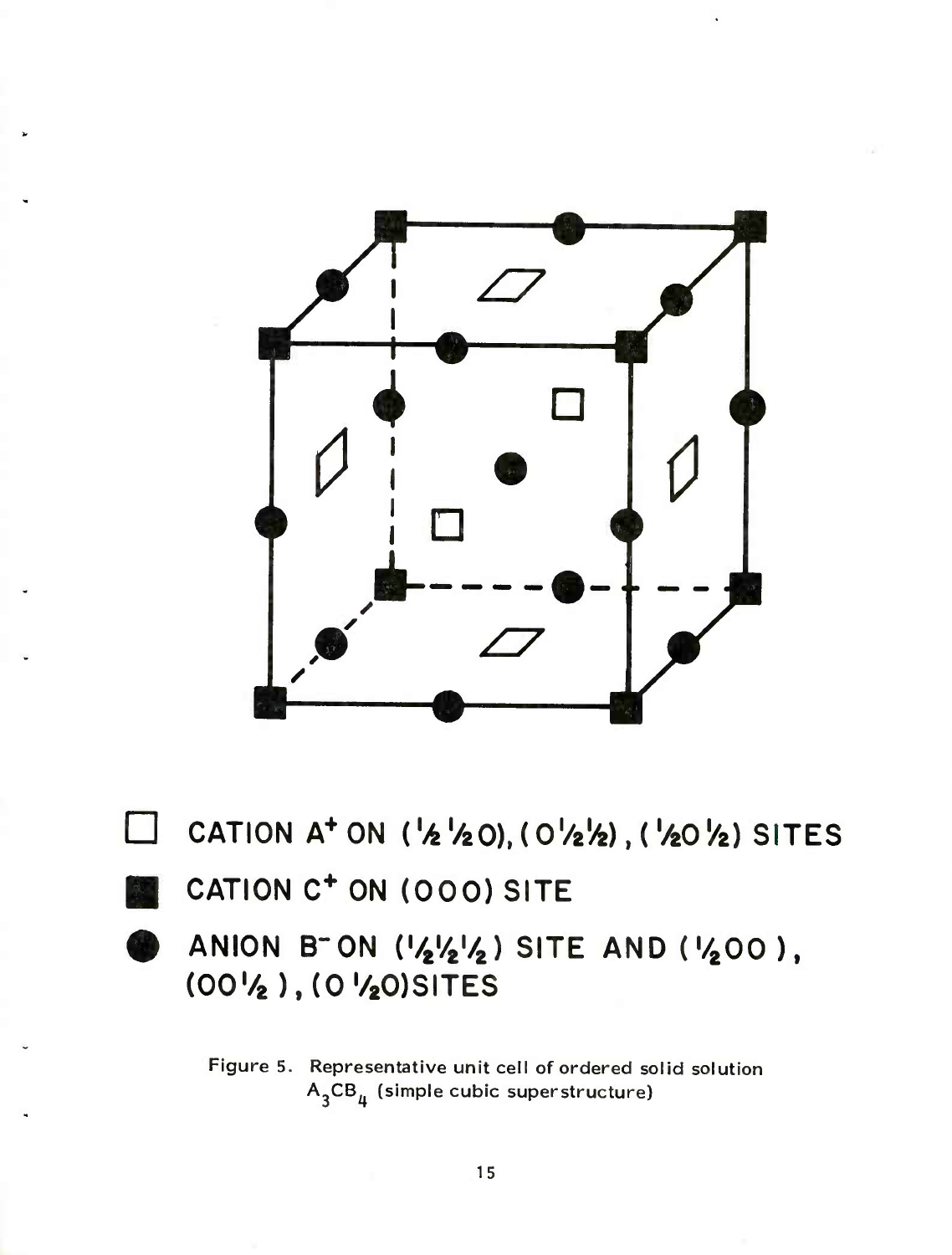

Figure 6. Comparison of x-ray powder patterns of AP, KP, and their physical mixtures and solid solutions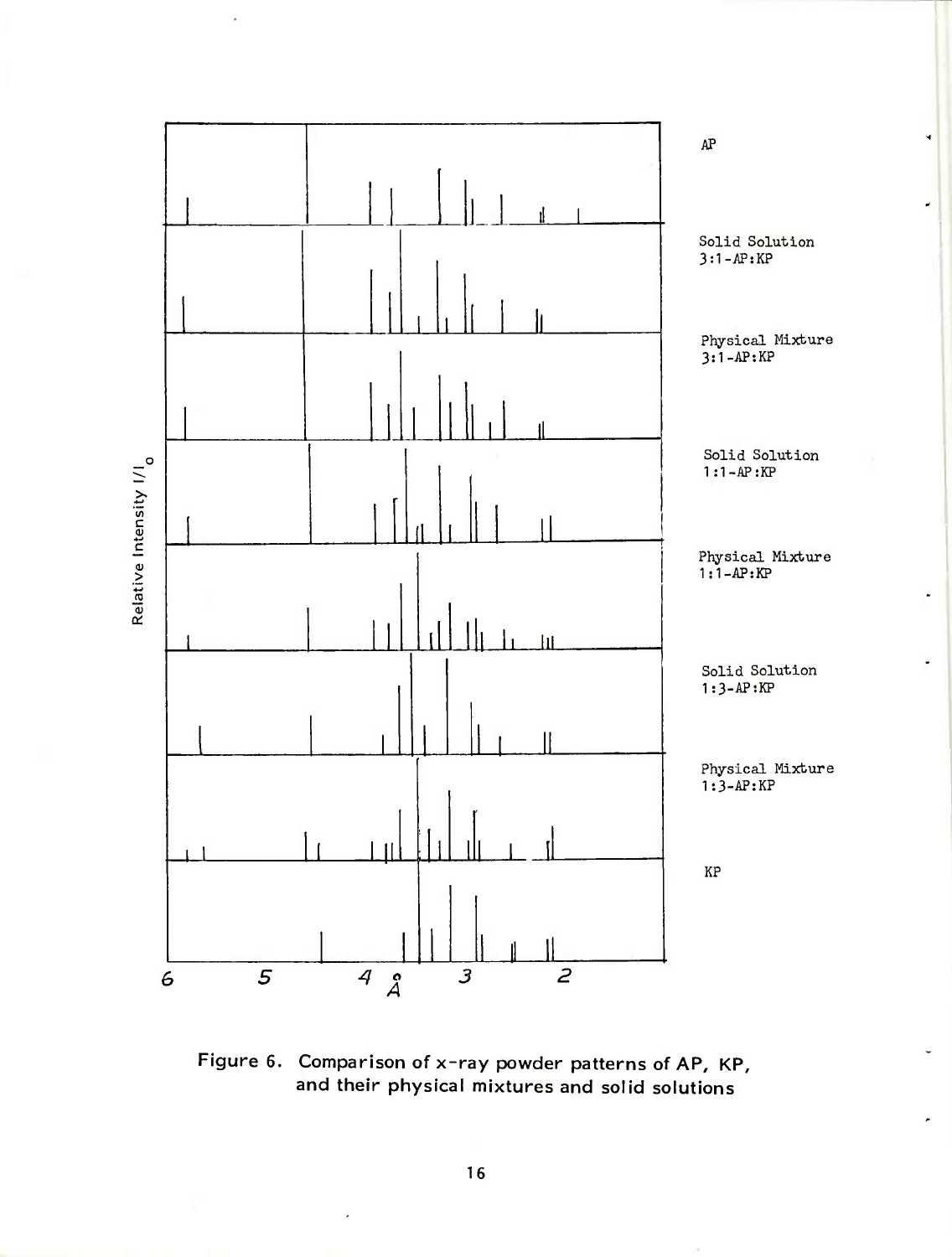

Figure 7. X-ray diffraction data for AN, AP, and a series of their solid solutions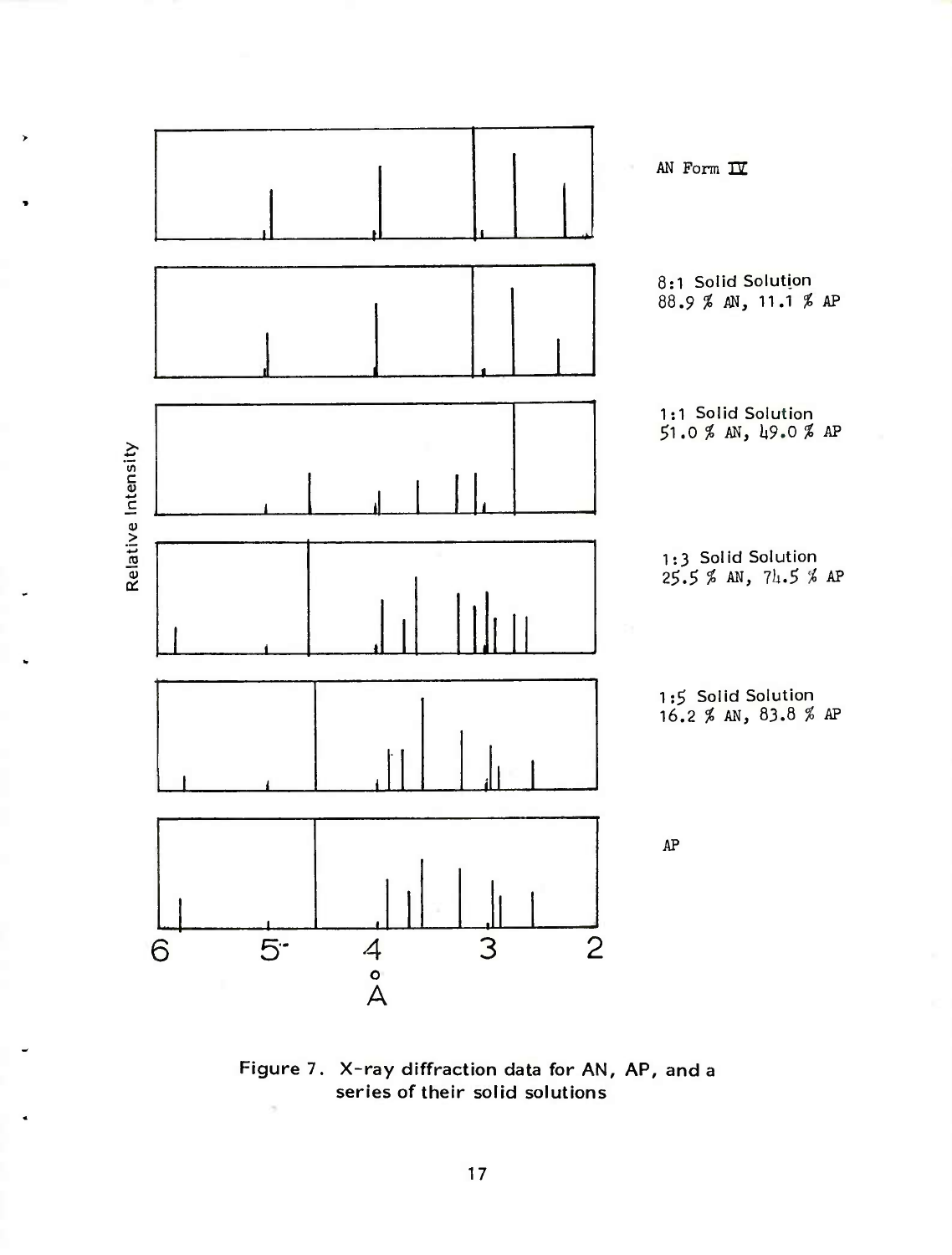

∢

Figure 8. X-ray diffraction data for AP, AN, and a series of their physical mixtures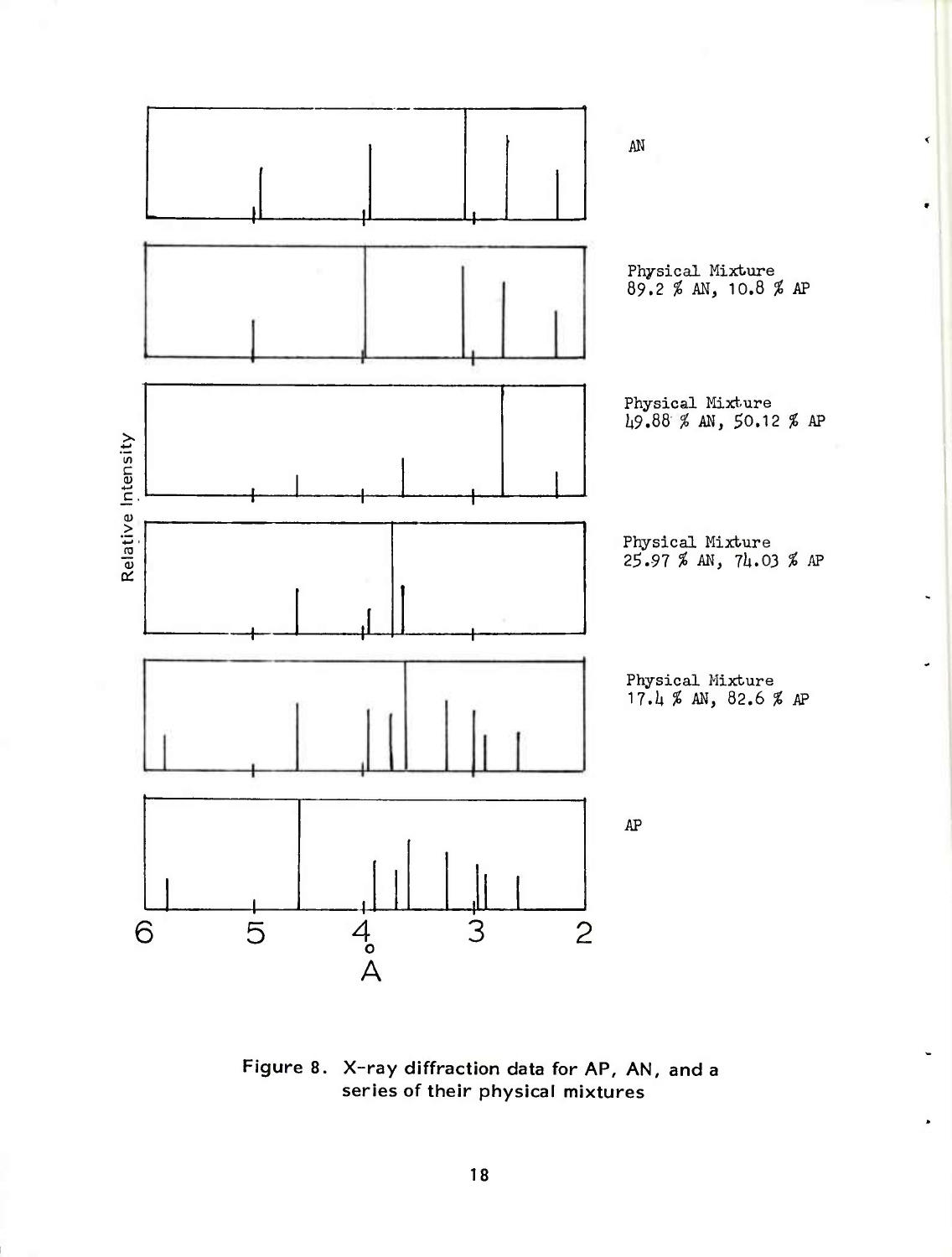

Figure 9. Comparison of x-ray patterns of corresponding physical mixtures and solid solutions of AN and AP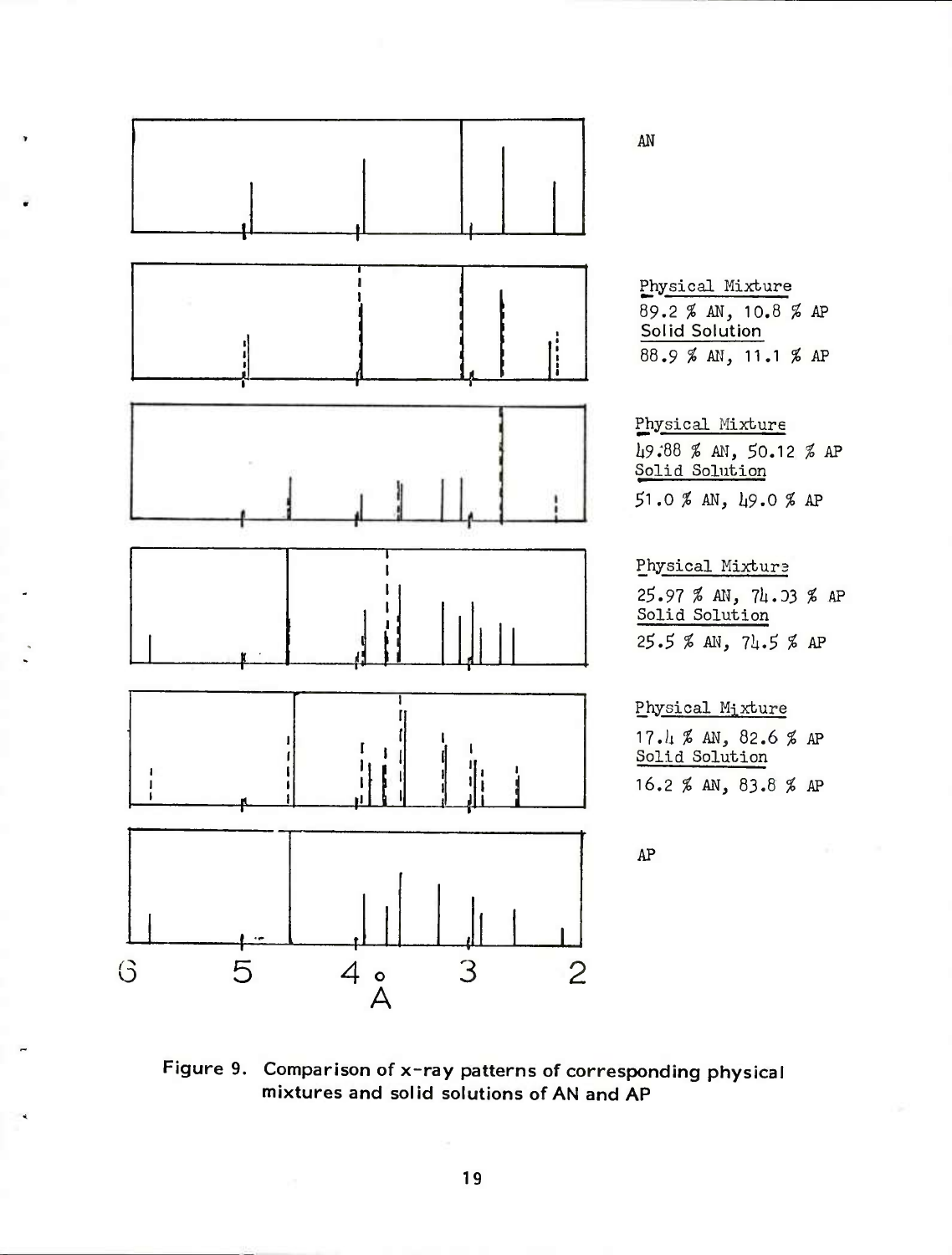

Figure 10. X-ray diffraction patterns of AN, AP, and AP-rich physical mixtures and solid solutions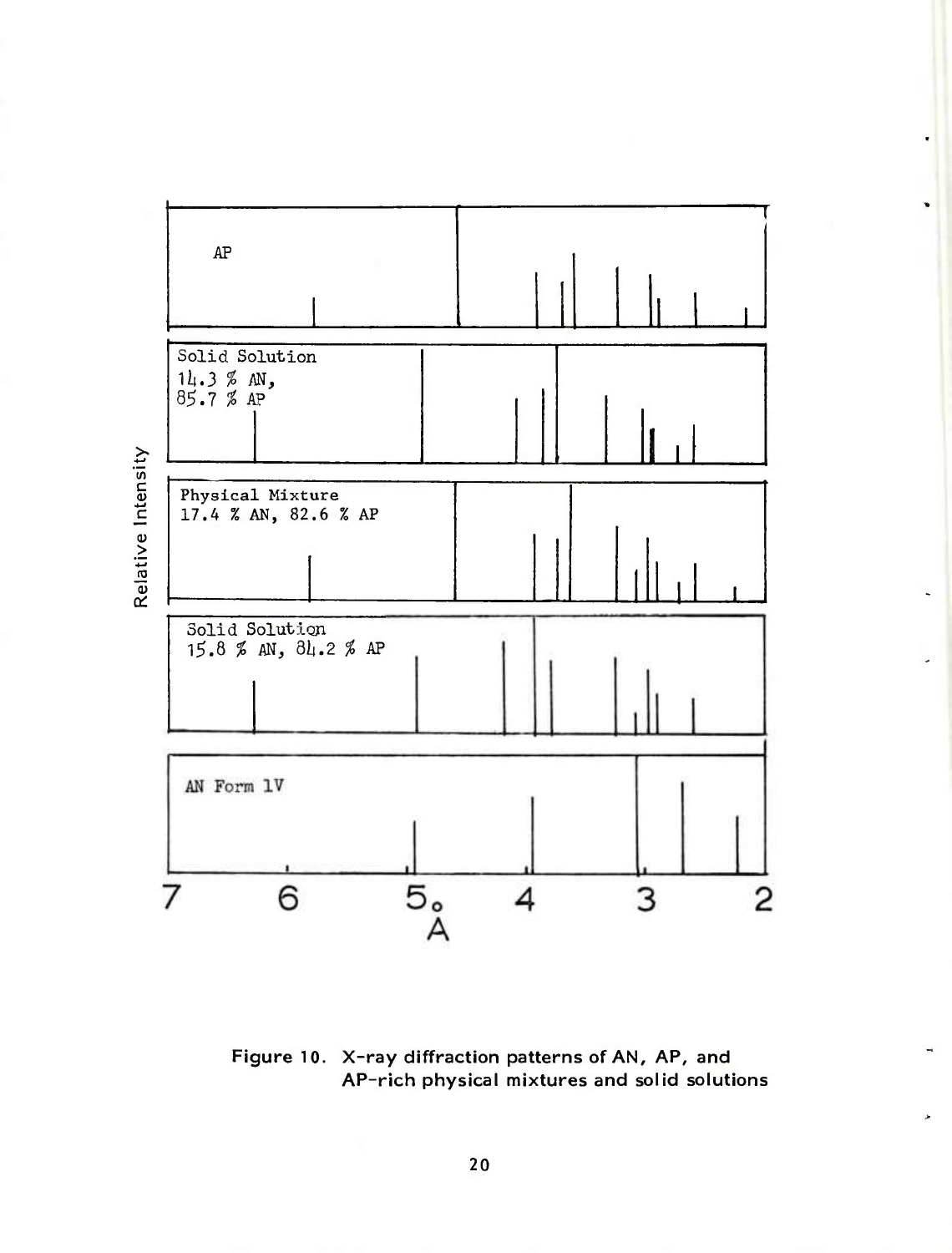

| $I/I_R$<br>98<br>98<br>᠊ᢦ<br>$LI_R$ | ъ    | $I/I_R$ | n aa aan ah maanaan maanaan ah ah ah<br>aannaacaann<br>I/I <sub>R</sub><br><b>DO</b><br>36<br>4.57<br>ъ | $I/T_{\rm R}$<br>00<br>aaaaaaaaaa<br>mun<br>3.92<br>25.80<br>4.58 |
|-------------------------------------|------|---------|---------------------------------------------------------------------------------------------------------|-------------------------------------------------------------------|
|                                     |      |         |                                                                                                         |                                                                   |
|                                     |      |         |                                                                                                         |                                                                   |
|                                     |      |         |                                                                                                         |                                                                   |
|                                     |      |         |                                                                                                         |                                                                   |
|                                     |      |         |                                                                                                         |                                                                   |
|                                     |      |         |                                                                                                         |                                                                   |
| o                                   | ol o |         |                                                                                                         |                                                                   |
|                                     |      |         |                                                                                                         |                                                                   |
| 57                                  |      |         |                                                                                                         |                                                                   |
|                                     |      |         |                                                                                                         |                                                                   |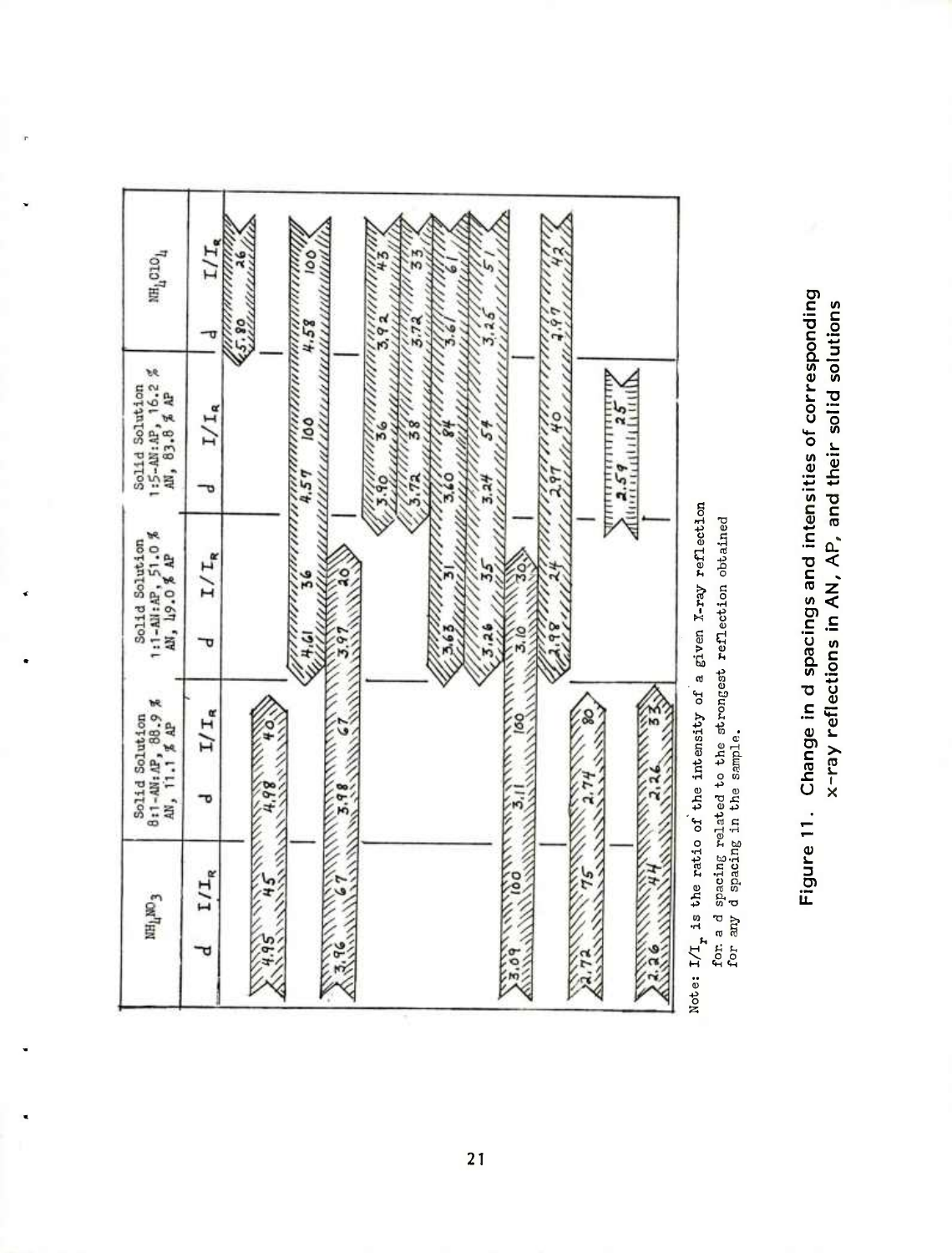



 $\overline{22}$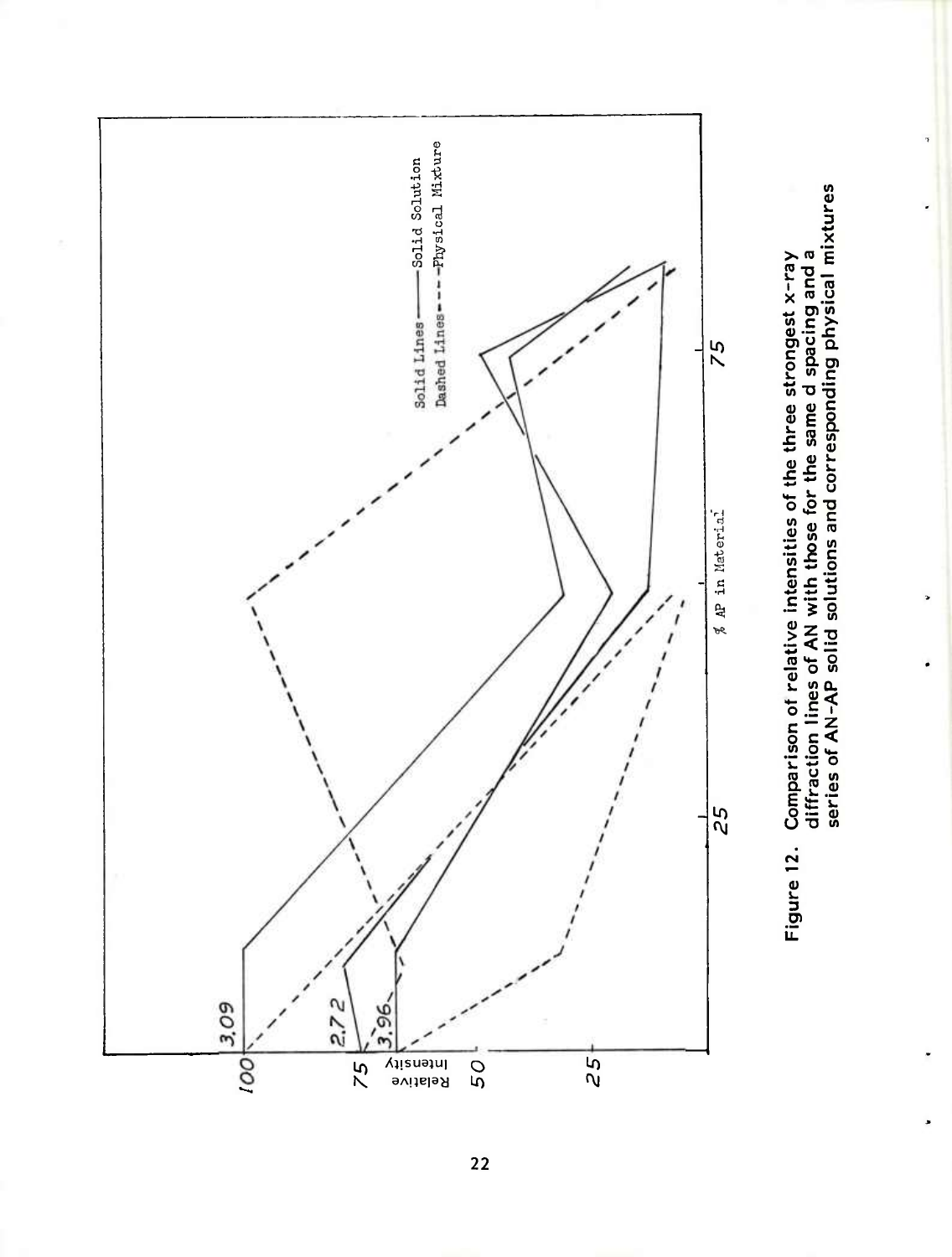

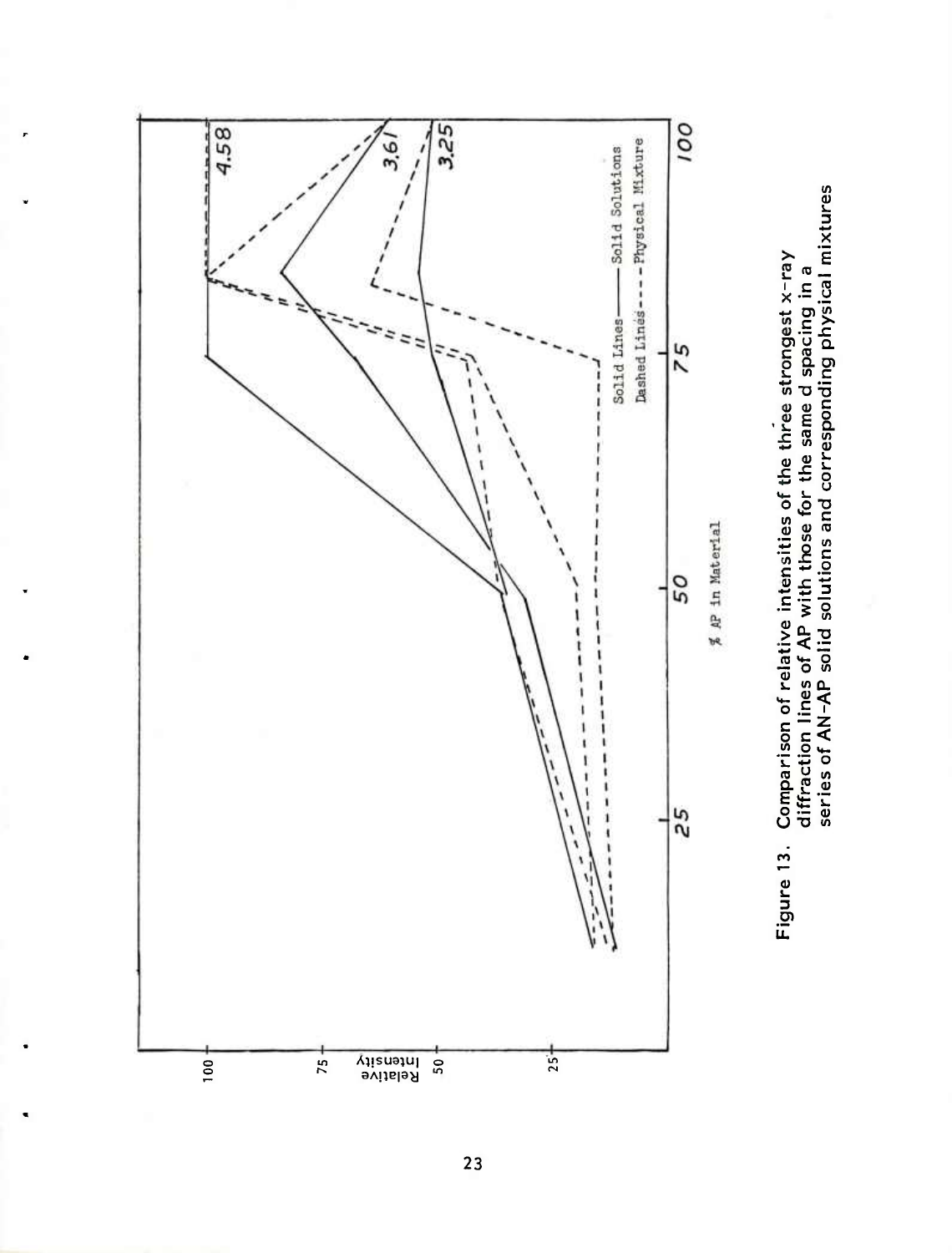

Figure 14. X-ray pattern of 3KN.AN addition compound vs components and corresponding physical mixture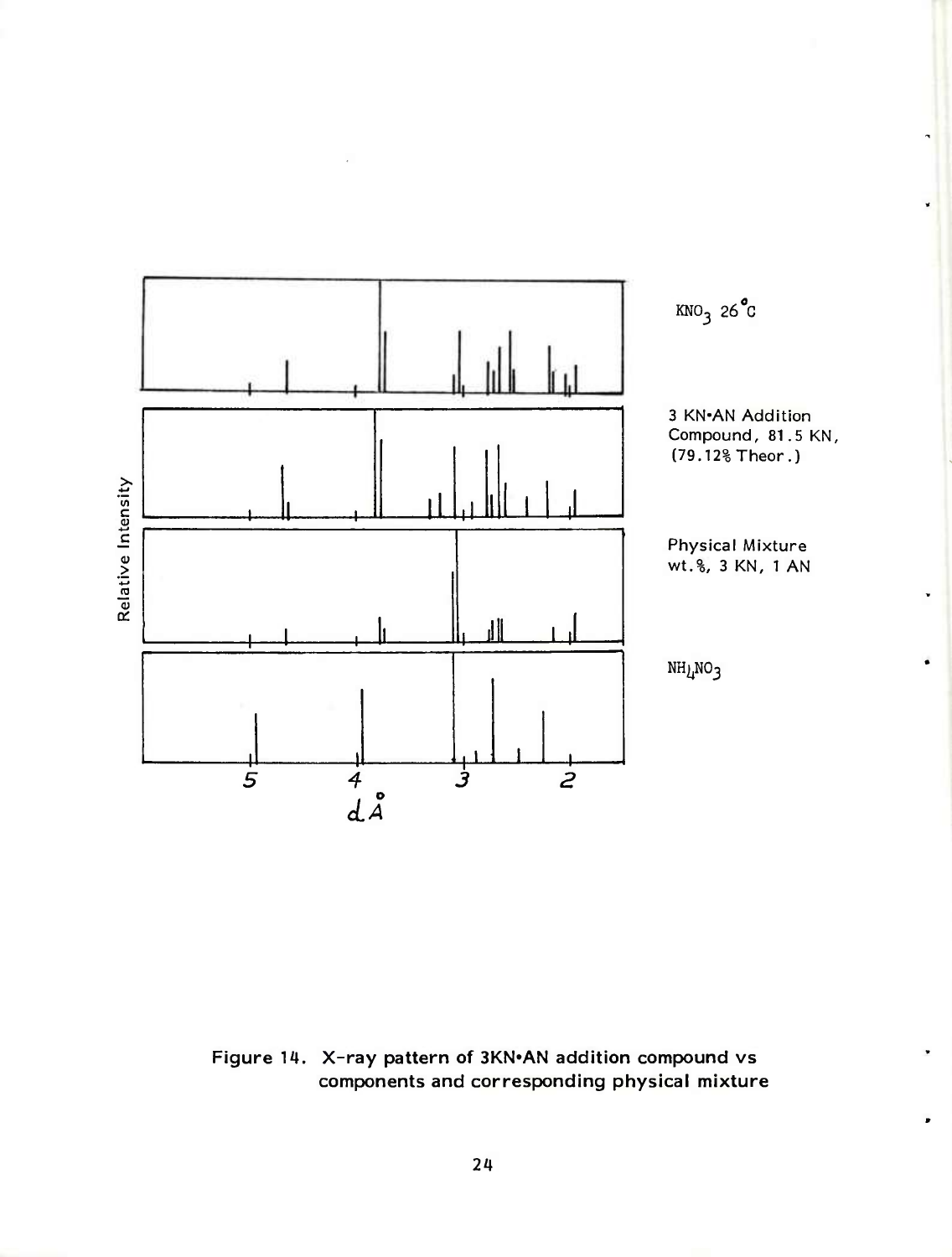

Figure 15. X-ray diffraction patterns of AN, KN, and addition compound 3KN\*AN and their solid solutions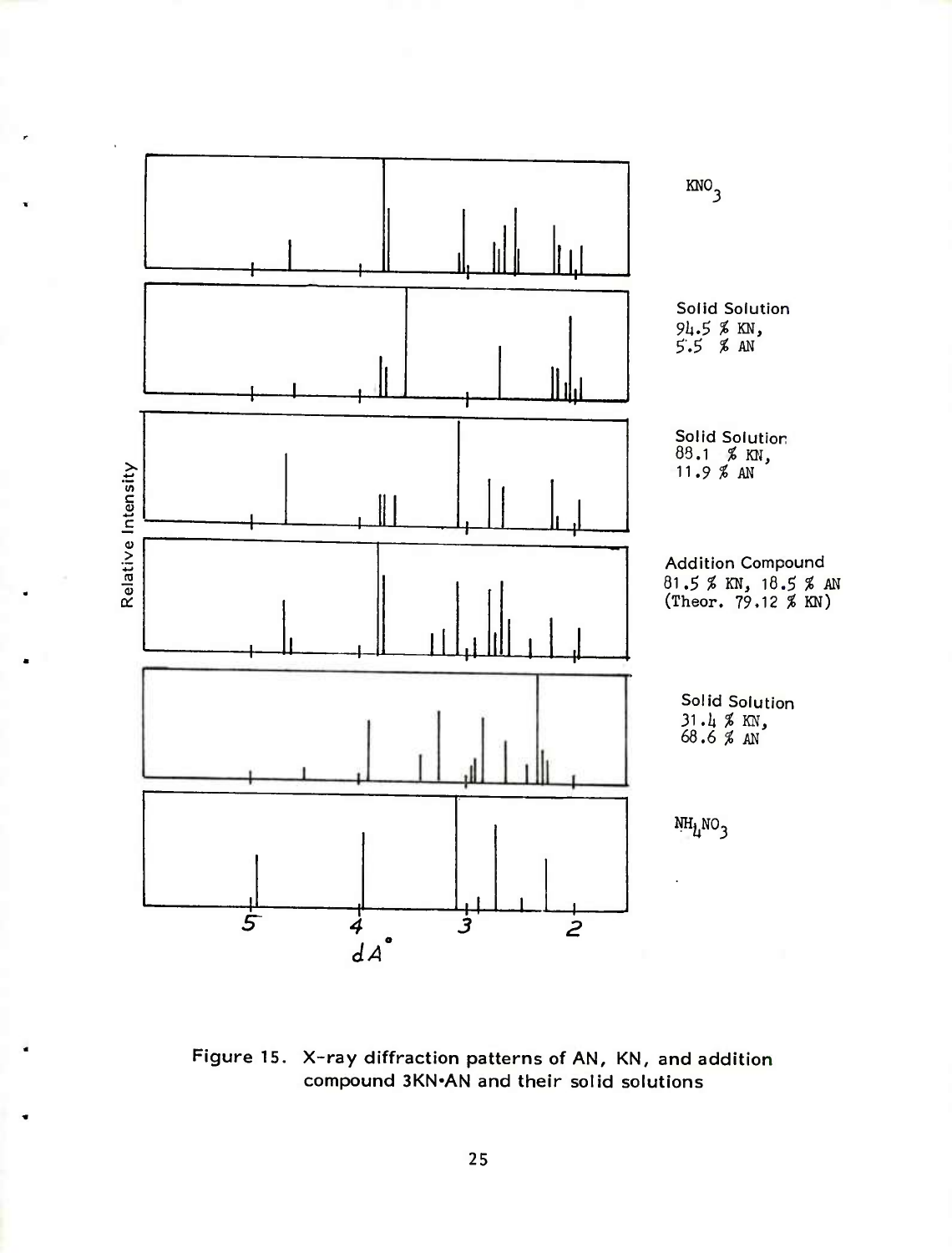

y

 $\bullet$ 

Figure 16. X-ray diffraction patterns of AN, KP, and solid solutions and their physical mixtures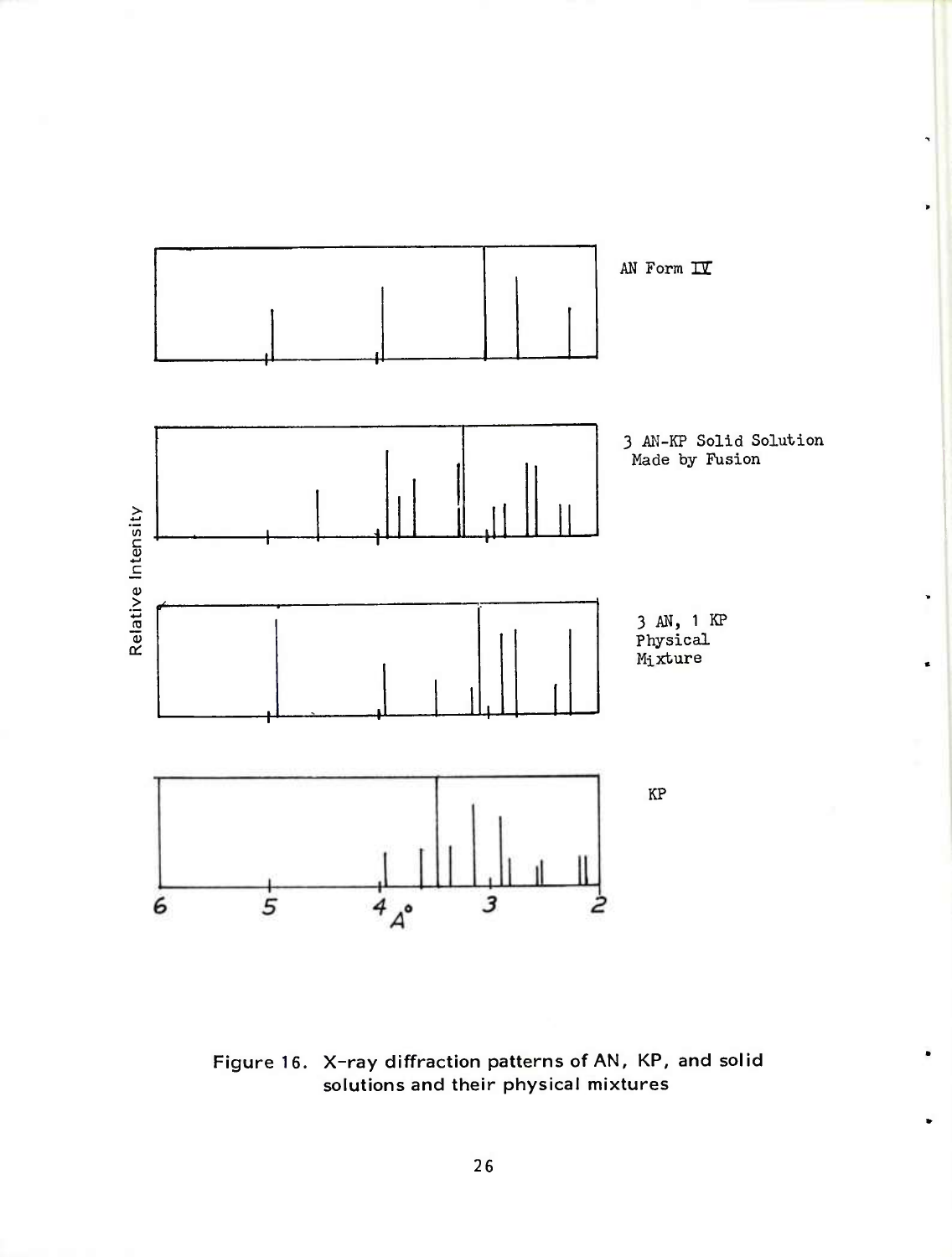### REFERENCES

- 1. A. J. Bracuti and S. I. Morrow, "A Thermal Investigation of the Polymorphic Transition of the AP-KP Solid Solution System," Technical Memorandum 1985, Picatinny Arsenal, Dover, NJ, April 1971.
- 2. A. Cuinier, X-Ray Diffraction, W. H. Freeman and Co., San Francisco, 1963, Chapter 8.
- 3. S. I. Morrow, J. Chem Ed., 46, 580 (1969).
- 4. S. 1. Morrow, 'The Preparation of New Oxidizer "alloys" for Use in Solid Propellant Rockets,' Proceedings of the U.S. Army Munitions Command Science Conference, 18-19 June 1969, Picatinny Arsenal, Dover, NJ, pp 725-740.
- 5. S.I. Morrow, "The Preparation and Properties of New Oxidizers for Propellants, AP-KP and AP-AN Mixed Crystals," Proceedings of West Point Science Conference, West Point, New York, June 1970.
- 6. S. I. Morrow and A. Bracuti, Thermochim. Acta, <sup>I</sup> (1970) 317-324.
- 7. S. I. Morrow, N. Celber, and R. Croom, "Investigation of Propellant and Explosive Solid Solution Systems for Use in Military Applications (1), Crystal Synthesis," Picatinny Arsenal report in print.
- 8. S. A. Simanova and M. M. Shul'ts, Zhurnal Neorganicheskoy Kimil, Vol XII, No. 1, 223-230 (1967).
- 9. A. J. Bracuti, "A Lattice Parameter Method for Determining the Composition of NH<sub>,I</sub>C10<sub>,I</sub>/KC10<sub>,I</sub> Solid Solution," Technical Memorandum 2013, Picatinny Arsenal, Öover, NJ, Oct 1971.

27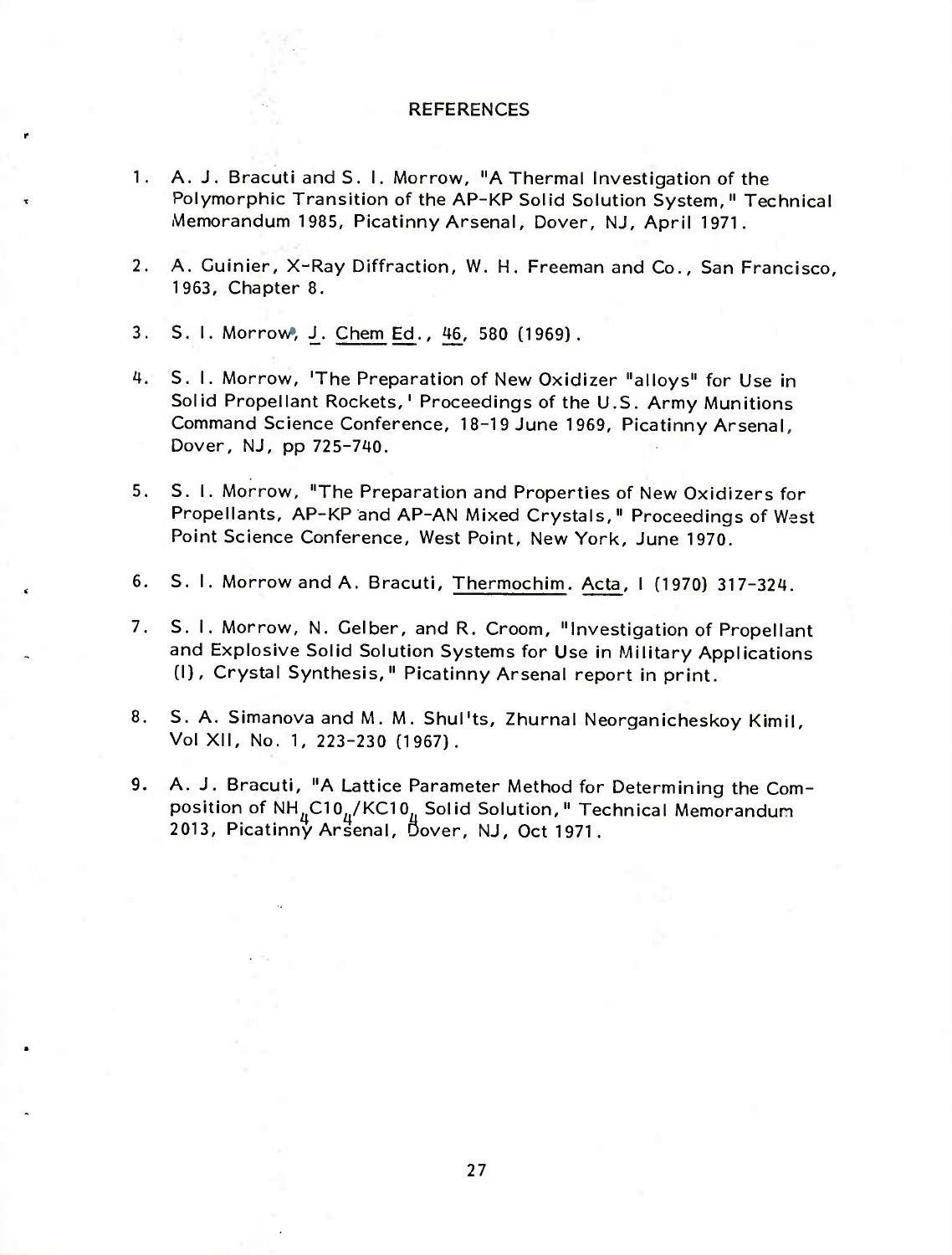### DISTRIBUTION LIST

Office Director of Defense Research & Engineering ATTN: Director of Chemical Tech Washington, DC 20310

AF Office of Scientific Research ATTN: SREP 1400 Wilson Boulevard Arlington, VA 22209

AF Rocket Propulsion Laboratory, AFSC ATTN: Technical Library Edwards AFB, CA 93523

National Bureau of Standards ATTN: Librarian Washington, DC 20310

Lawrence Radiation Laboratory PO Box 808 Livermore, CA 94550

Los Alamos Scientific Laboratory ATTN: Library PO Box 1663 Los Alamos, NM 87544

Director of Defense Research & Engineering Weapons Systems Evaluation Croup Washington, DC 20310

**Commander** Naval Surface Weapons Center ATTN: Technical Library White Oak Laboratory Silver Spring, MD 20910

Department of the Army Chief of Research and Development ATTN: CPDPES Washington, DC 20310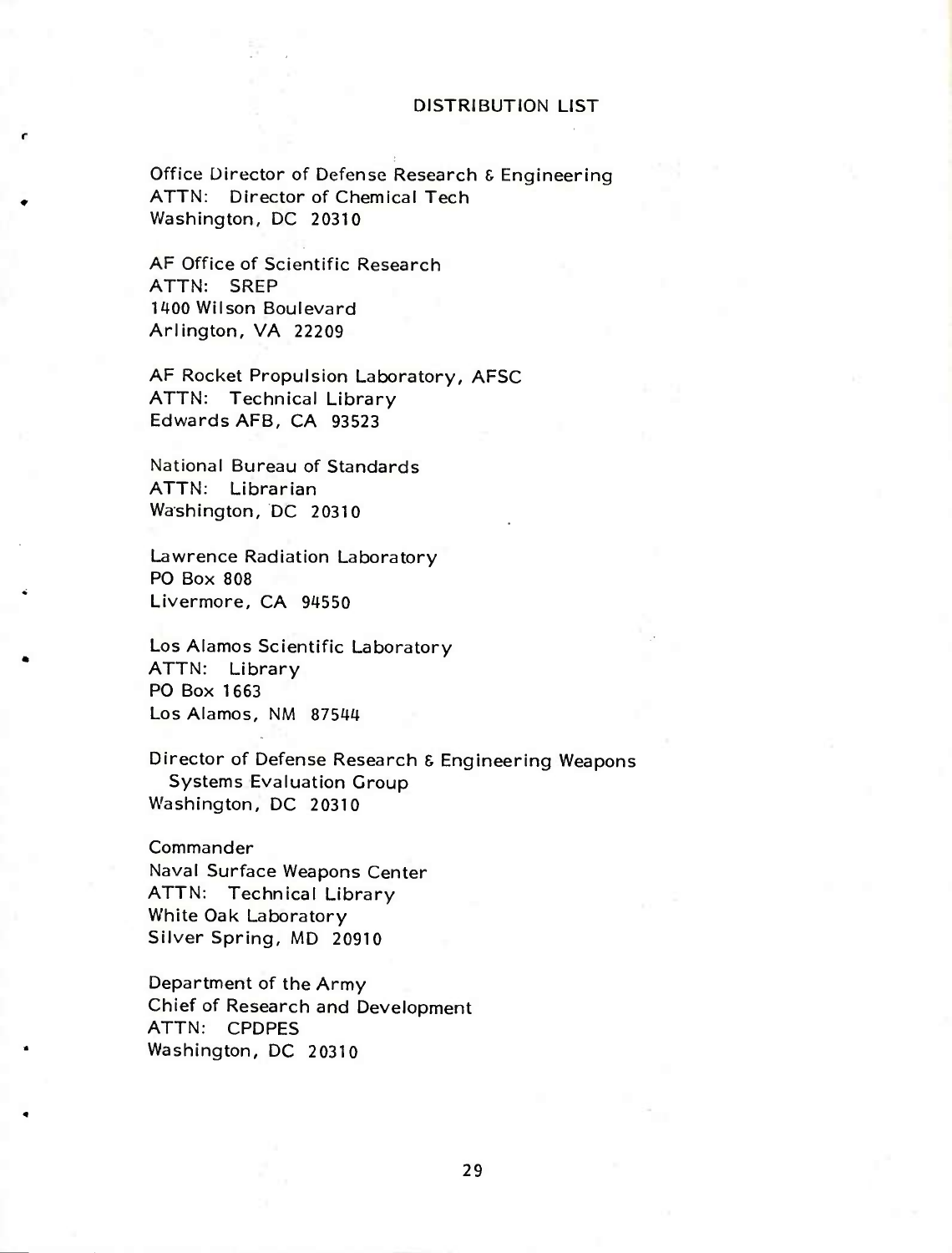**Commander** US Army Materiel Development & Readiness Command ATTN: DRCOM-T (2) DRCOM-L (2) Alexandria, VA 22304

«

Director Ballistic Research Laboratory

USA, ARRADCOM ATTN: Librarian Aberdeen Proving Ground, MD 21005

**Commander** US Army Armament Research & Development Command ATTN: DRSAR-RD Rock Island, IL 61299

US Army Research Office (Durham) ATTN: Librarian Box CM, Duke Station Durham, NC 27706

### Chief

Benet Weapons Laboratory LCWSL, USA, ARRADCOM Watervliet, NY 12189

US Army Foreign Science & Technology Center 220 Seventh Street, NE Charlottesville, VA 22901

Commander Naval Weapons Center ATTN: 4522 4505 China Lake, CA 93555

**Commander** Naval Air Systems Command ATTN: AIR-330 AIR-5367 AIR-604 Washington, DC 20360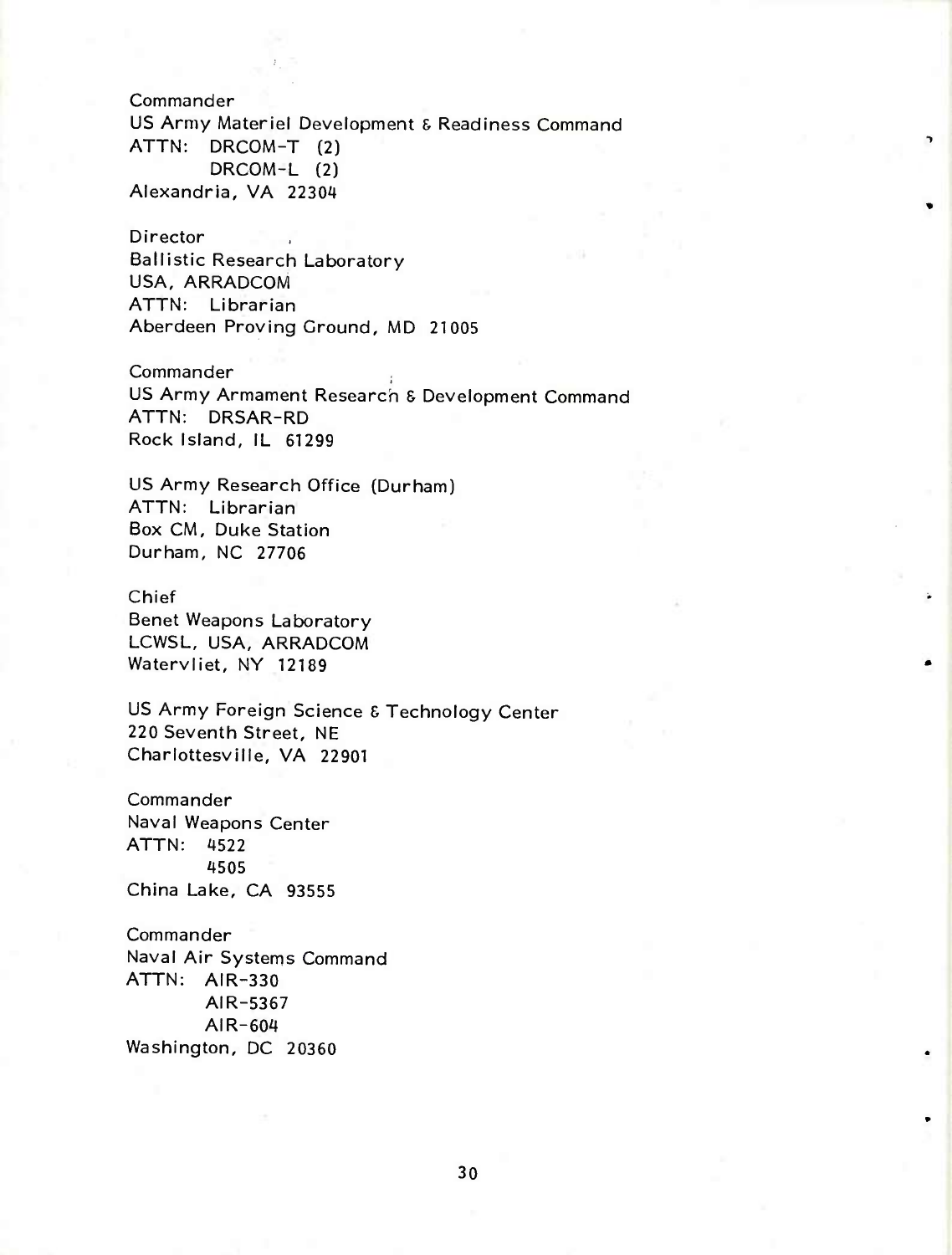Central Intelligence Agency ATTN: OCRDD- Standard Distribution 2430 E. Street, N.W. Washington, DC 20505

Chemical Propulsion Information Agency The Johns Hopkins University ATTN: Applied Physics Laboratory (2) 11100 John Hopkins Road Laurel, MD 20810

Defense Documentation Center ATTN: TSR (12) Cameron Station, Bldg <sup>5</sup> Alexandria, VA 22314

Commander

US Army Armament Materiel Readiness Command ATTN: Dr. C. Hudson Rock Island, IL 61201

**Commander** US Army Armament Research and Development Command ATTN: DRDAR-LCE (15) DRDAR-LCE-M (1) DRDAR-TSS (5) Dover, NJ 07801

Weapon System Concept Team/CSL ATTN: DRDAR-ACW Aberdeen Proving Ground, MD 21010

Technical Library ATTN: DRDAR-CU-L Aberdeen Proving Ground, MD 21010

Technical Library ATTN: DRDAR-TSB-S Aberdeen Proving Ground, MD 21005

Benet Weapons Laboratory Technical Library ATTN: DRDAR-LCB-TL Watervliet, NY 12189